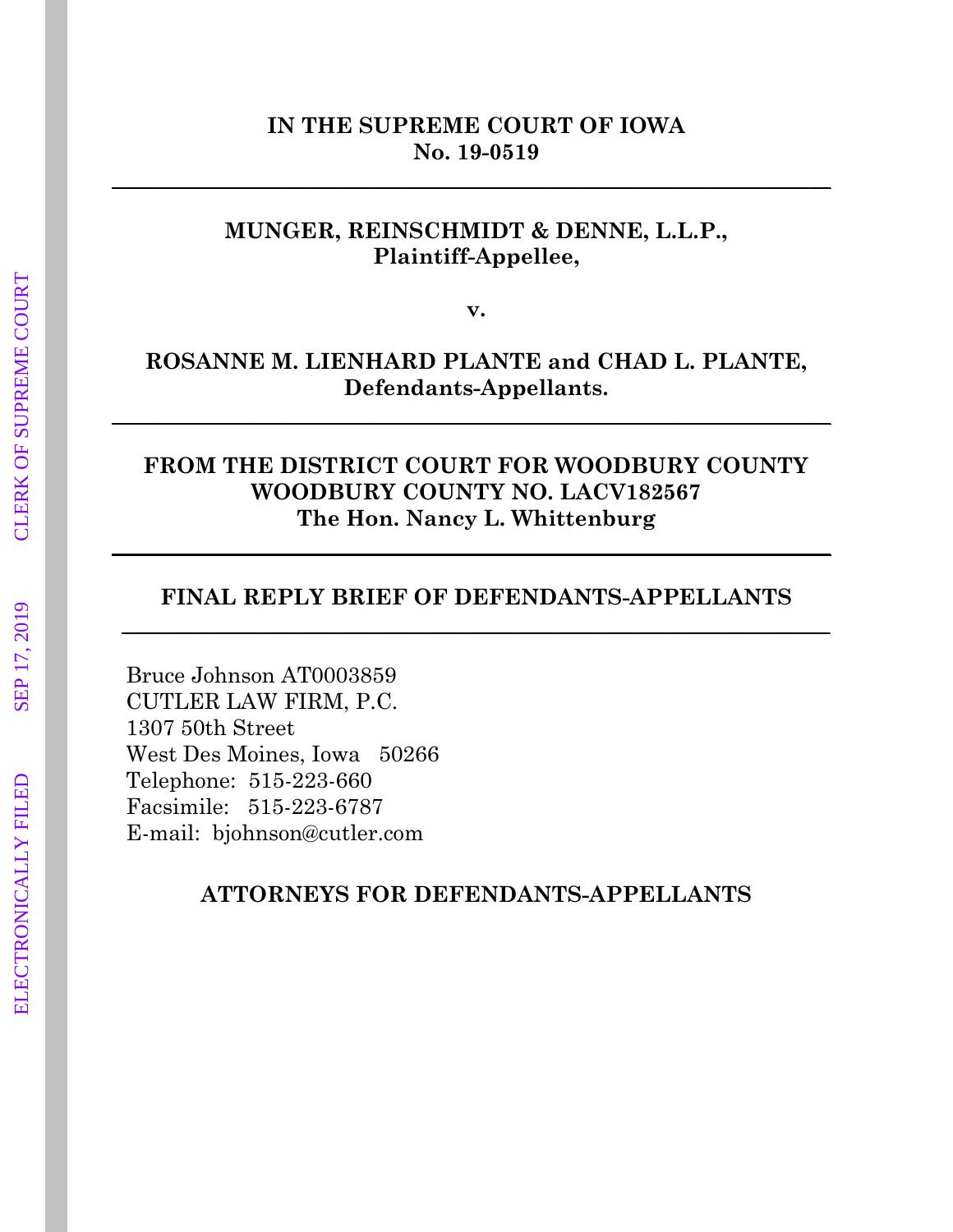# **Table of Contents**

| I.  |                                                                                                                                                                        |
|-----|------------------------------------------------------------------------------------------------------------------------------------------------------------------------|
|     | A Cross-Motion for Summary Judgment<br>1.                                                                                                                              |
|     | 2.<br>The Interest Appellee is Charging Is for<br>Unpaid Fees Allegedly Owed and Therefore<br>Is an Element of the Munger Firm's Charged                               |
| II. | The Munger Firm's Contention that an Attorney-Client<br>Contingent Fee Contract is Evaluated for Reasonableness<br>Only on the Basis of Facts Existing at the Time the |
|     | RESPONSE TO AMICUS CURIAE BRIEF OF                                                                                                                                     |
|     |                                                                                                                                                                        |
|     |                                                                                                                                                                        |
|     |                                                                                                                                                                        |
|     |                                                                                                                                                                        |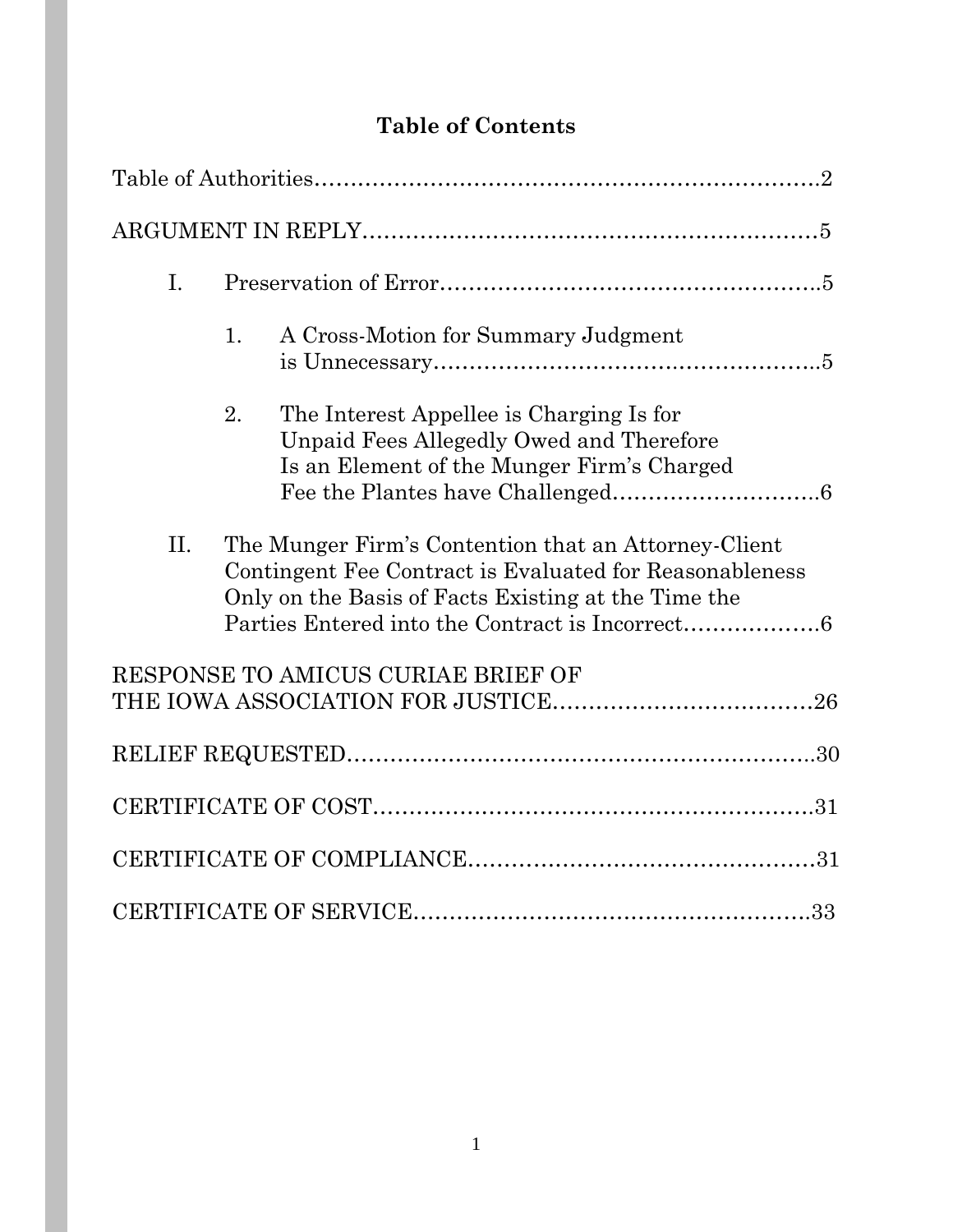# **Table of Authorities**

| Cases                                                                                                       | Page(s) |
|-------------------------------------------------------------------------------------------------------------|---------|
| Balducci v. Cige,                                                                                           |         |
| Dunn v. H.K. Porter Co., Inc.,                                                                              |         |
| <i>Estate of Burford v. Freeman,</i><br>2019 WL 1615405 (Ct. App. Miss.,                                    |         |
| Idaho v. Coeur v. D'Alene Tribe,                                                                            |         |
| In re Disciplinary Action Against Hoffman,                                                                  |         |
| <i>In Re: National Football League Players' Concussion</i><br><i>Injury Litigation, 2019 WL 1639749, *1</i> |         |
| <i>Lawrence</i> v. Miller and Lawrence                                                                      |         |
| International Union of Operating Engineers<br>Local 139 v. Schimel,                                         |         |
| Iowa Supreme Court Bd. of Professional Ethics<br>and Conduct v. Apland, 577 N.W.2d 50                       |         |
| Kentucky Bar Association v. Earhart,                                                                        |         |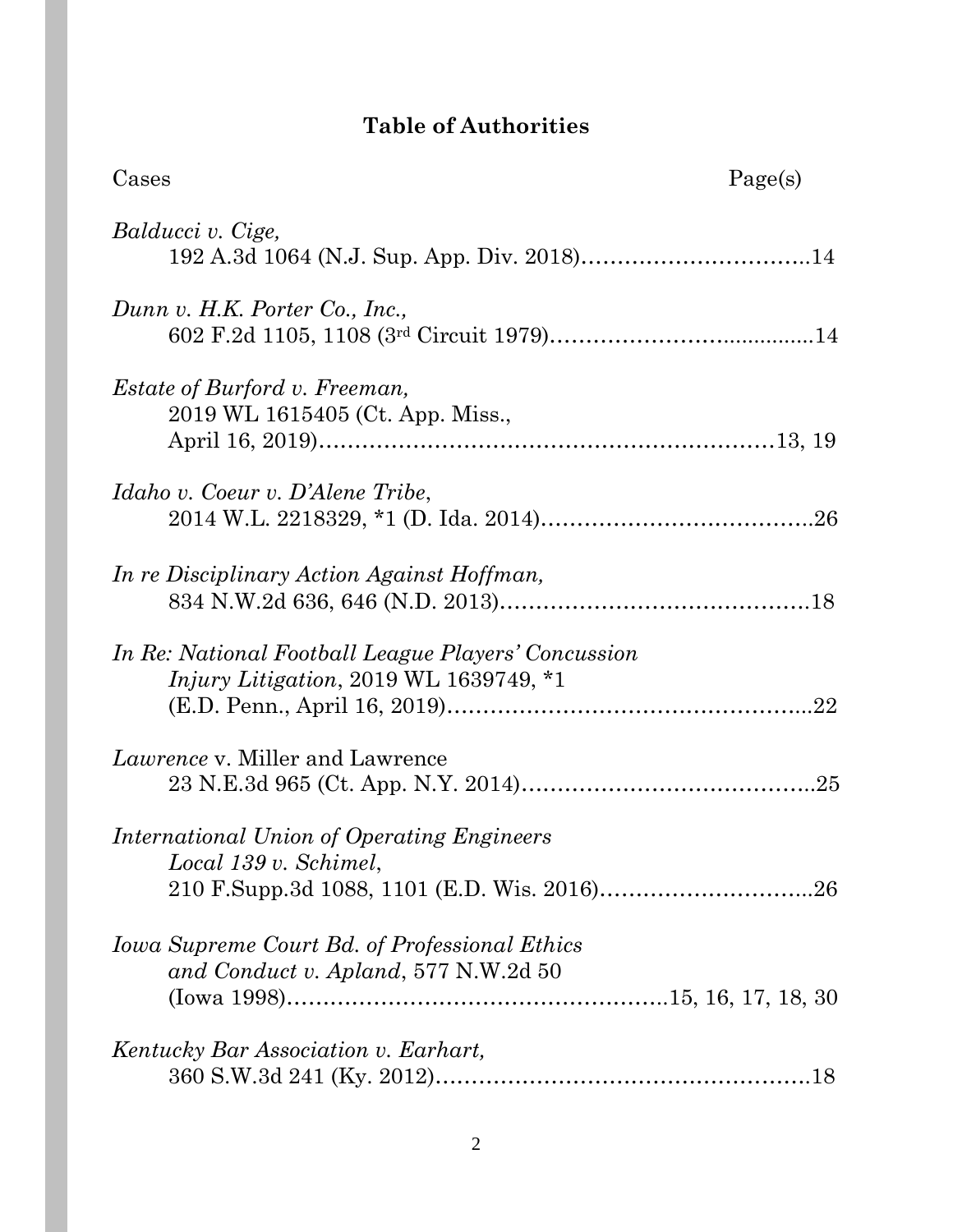| Krause v. Rhodes,                                                                                                         |
|---------------------------------------------------------------------------------------------------------------------------|
| <i>McKenzie Construction, Inc. v. Maynard,</i><br>758 F.2d, 101, 97 (3 <sup>rd</sup> Cir. 1985)13, 15, 18, 19, 20, 21, 22 |
| Miss. State Bar Ass'n v. A Miss. Att.,                                                                                    |
| <b>Oral Sodium Phosphate Solution-Based Products</b><br><i>Liability Action, 2010 WL 2490994</i>                          |
| Rohan v. Rosenblatt,                                                                                                      |
| Ryan v. Commodity Futures Trading Commission,                                                                             |
| United States v. Overseas Shipholding Group, Inc.,                                                                        |
| Walker v. Gribble,                                                                                                        |
| Wildearth Guardians v. Zinke,                                                                                             |
|                                                                                                                           |

## **Other Authorities**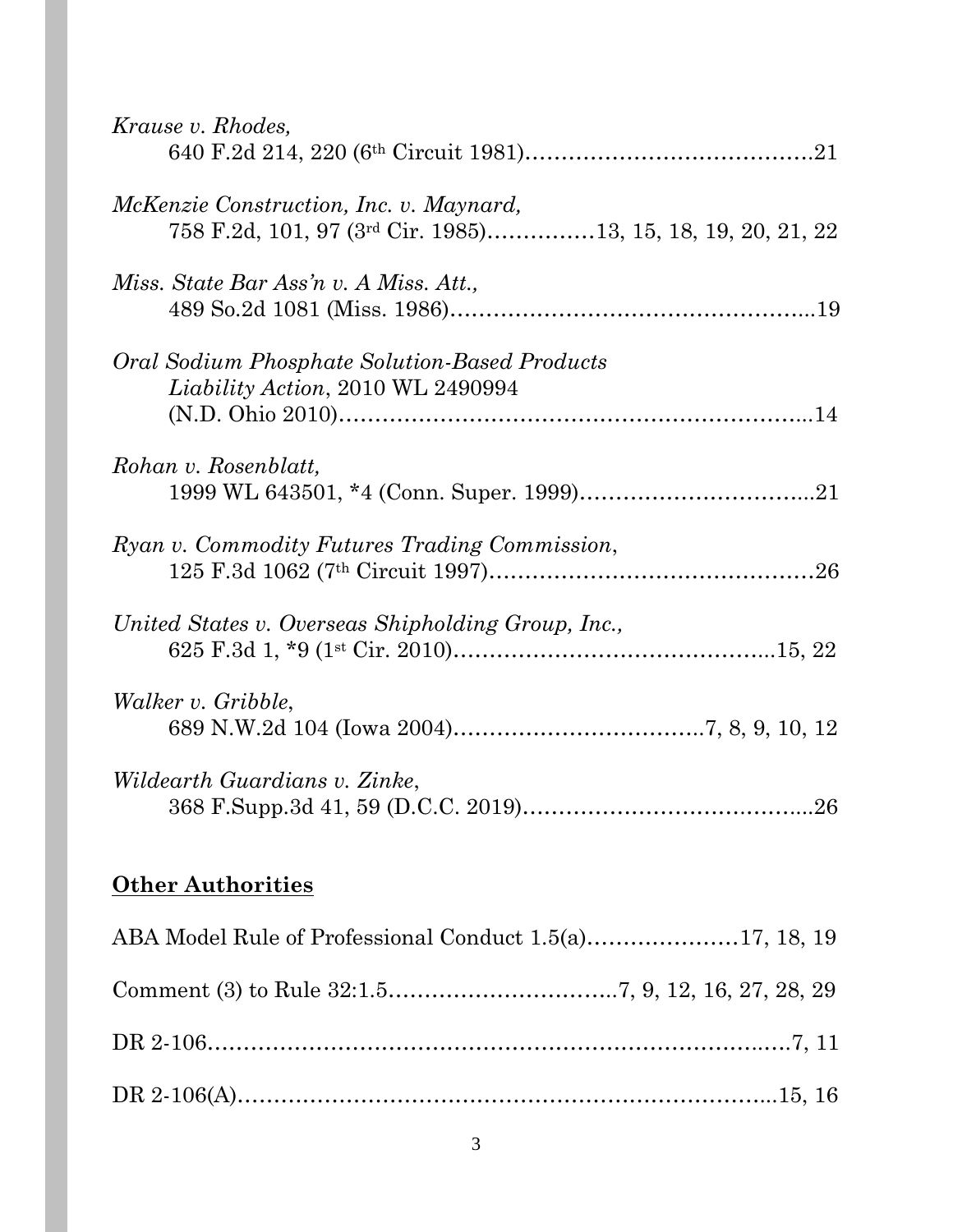| Iowa Rule of Professional Conduct 32:1.5(a)16, 27, 28, 29, 30 |  |
|---------------------------------------------------------------|--|
|                                                               |  |
|                                                               |  |
|                                                               |  |
|                                                               |  |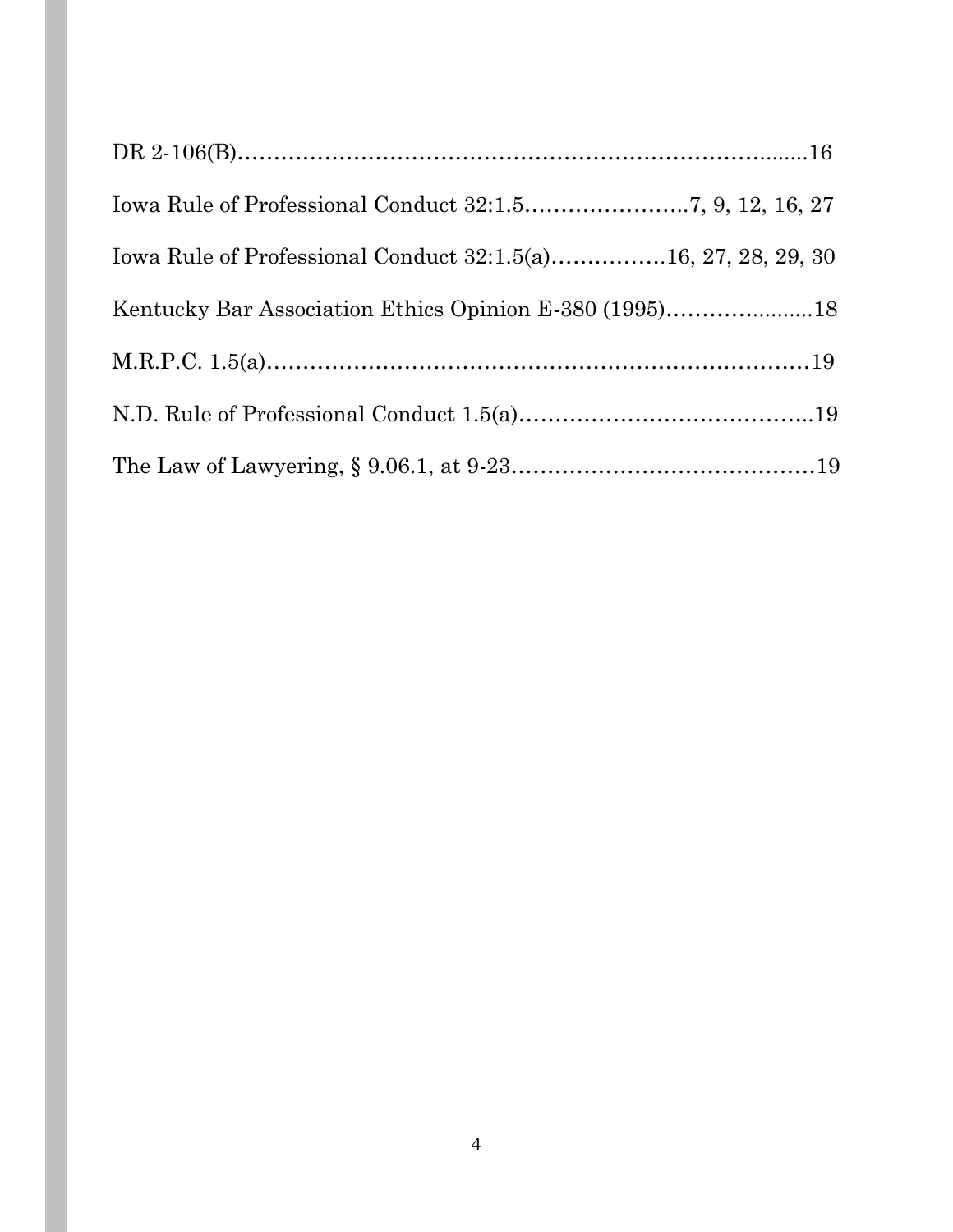#### **ARGUMENT IN REPLY**

#### **I. Preservation of Error.**

#### 1. A Cross-Motion for Summary Judgment is Unnecessary.

Defendants did not need to file a cross-motion for summary judgment because once the district court applies the correct legal standard for determining whether the Appellee is charging an unreasonable fee, the court will have to decide a fact question on the amount of fee Munger , Reinschmidt & Denne, L.L.P. ("Munger Firm") is entitled to.<sup>1</sup> Not only the Munger Firm's contract claim but also the Plantes' counterclaim for declaratory judgment would be tried to determine the amount of fee due to the Munger Firm.

Also, if Plante's defense that the attorney fee contract charges an unreasonable fee is correct, the Munger Firm has no existing claim under its contract. Plantes have paid the Munger Firm \$439,000 without recourse and if the Munger Firm wants more it would have to prove it is entitled to a larger fee on a quantum meruit basis.

<sup>&</sup>lt;sup>1</sup> Stanley Munger, partner of the Munger Firm, will be referred to as "Stanley Munger".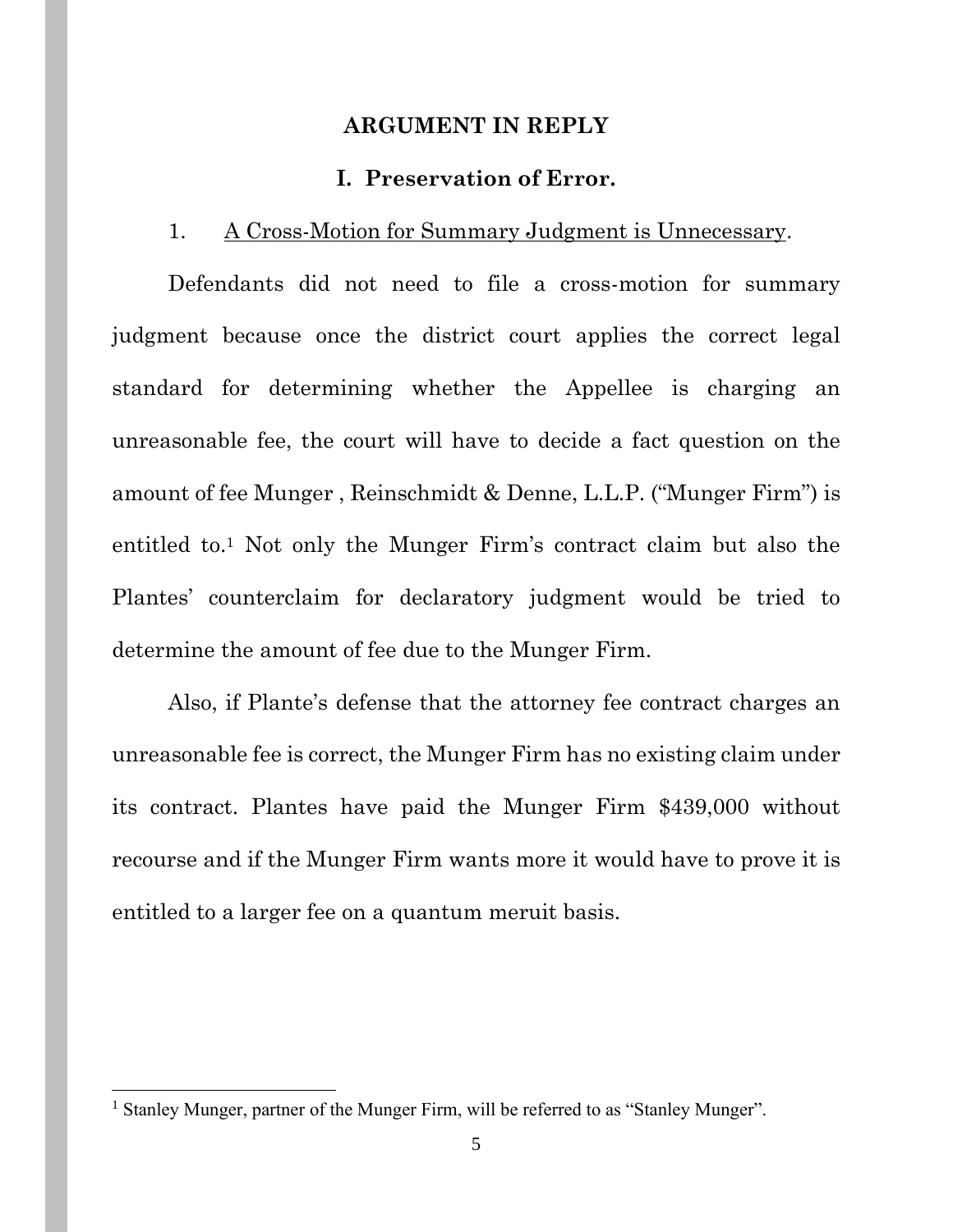2. The Interest Appellee is Charging Is for Unpaid Fees Allegedly Owed and Therefore Is an Element of the Munger Firm's Charged Fee the Plantes Have Challenged.

Section 15 of the fee contract charges 1% interest per month. Section 15 provides: "Attorney charges simple interest on all past due amounts for fee, expenses and advances…." Here the Munger Firm is charging interest only on unpaid fees so interest is an element of its claim for attorney fees. Further, the only reason for charging such an economically unsupportable high rate of interest on unpaid fees that the Munger Firm alleges are owed is to deter a client from challenging the reasonableness of the fee or to saddle the client with a penalty for doing so.<sup>2</sup>

## **II. The Munger Firm's Contention that an Attorney-Client Contingent Fee Contract is Evaluated for Reasonableness Only on the Basis of Facts Existing at the Time the Parties Entered into the Contract is Incorrect.**

The District Court's March 4, 2019 Ruling stated at page 6: "The question before the Court presently is purely legal: whether Plaintiff's

<sup>&</sup>lt;sup>2</sup> If the district court's ruling granting Appellee's motion for summary judgment is reversed because of an error at law, the Plantes should not owe any interest for the time that passed from the filing of the motion for summary judgment until the district court commences further proceedings after remand. The Plantes should not be penalized for delay caused by Appellee's erroneous view of the law subsequently adopted by the district court.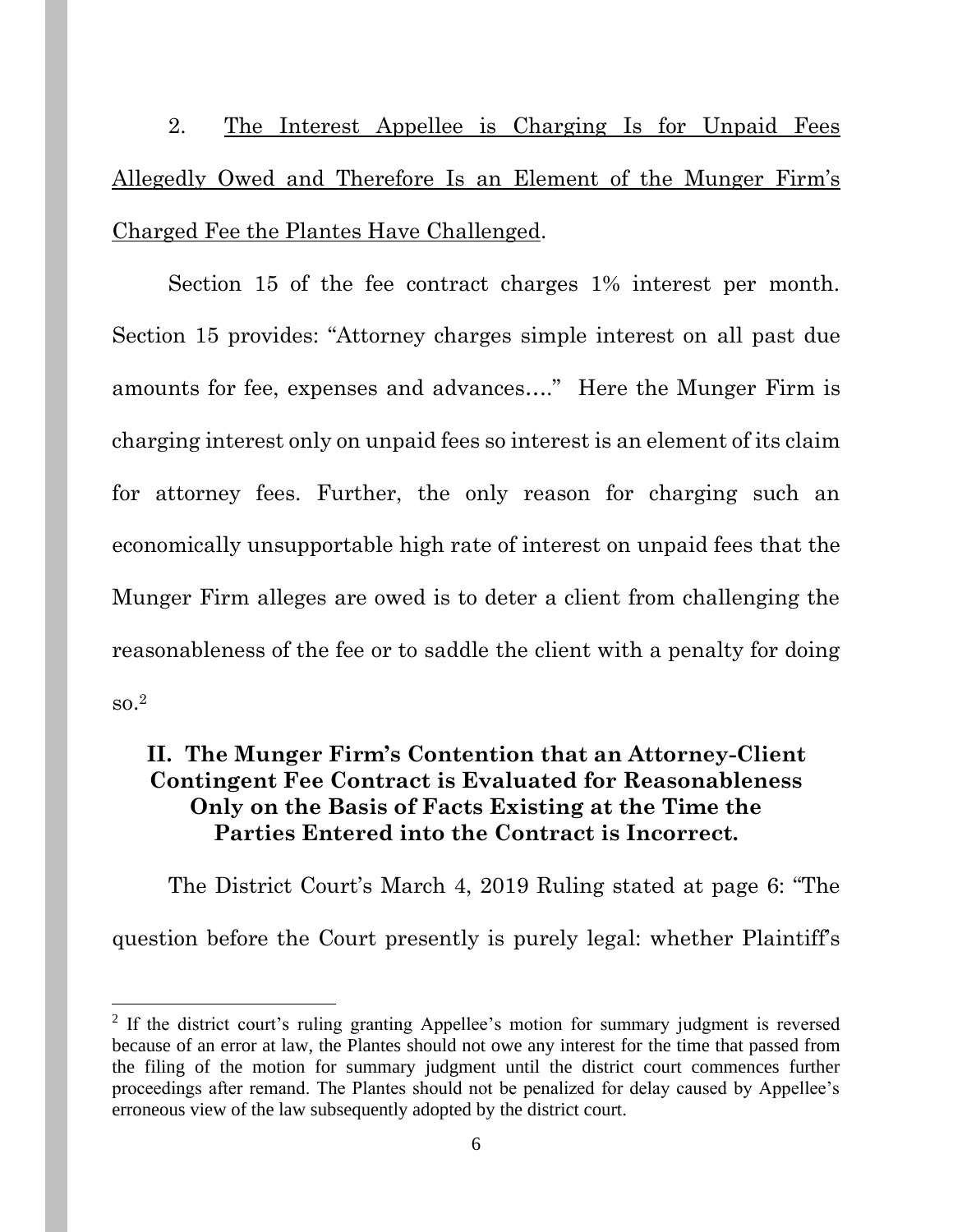contingency fee is unreasonable under Iowa Rule of Professional Conduct 32:1.5."

*Walker v. Gribble*, 689 N.W.2d 104 (Iowa 2004), is held out by the Munger Firm as establishing the principle that a lawyer who has signed a contingency fee agreement with another lawyer representing her in a personal injury case cannot later challenge the validity of the attorneyclient contingency fee contract. The Munger Firm argues this is so because under *Walker* the lawyer/client is impermissibly trying to get out of her "bad bargain". *Walker* provides no authority that will aid this Court in deciding this case. First, Rosanne Plante was a family law practitioner and had never handled a personal injury case when she signed the Munger Firm fee contract on December 8, 2016. Second, she was a distraught Plaintiff whose overwhelming concern was her husband, Chad, who was in a coma. She was entirely wound up in the allencompassing questions of whether Chad would live, and if so, how severe his disabilities would be. Third, and of decisive importance, is that the *Walker* contract was not an attorney-client contingency fee contract to which DR 2-106 applied. *Id*. at 116. Nor would Iowa R. of Prof'l Conduct 32:1.5 have applied after its enactment in 2005.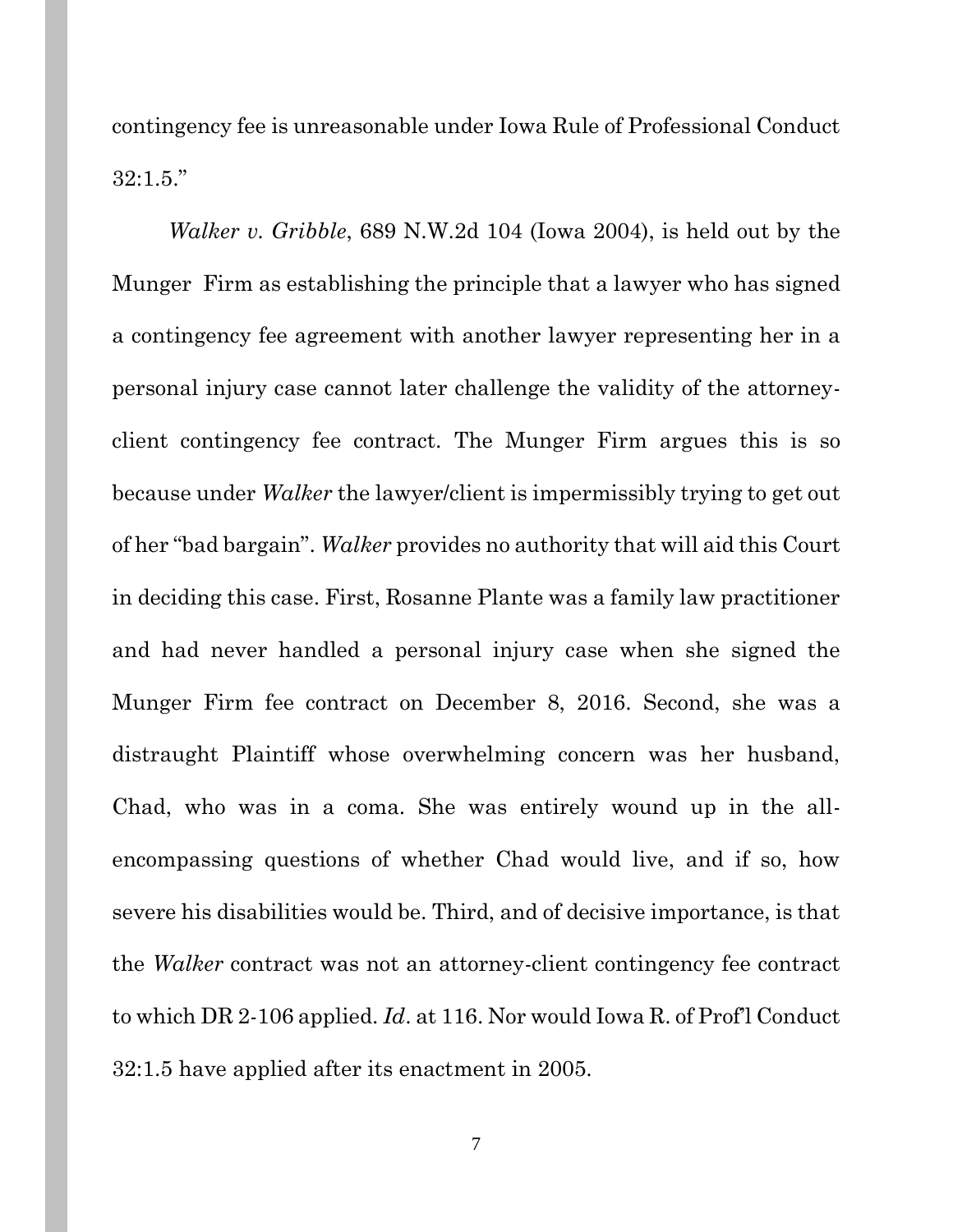The contract in *Walker* was a settlement agreement between the senior partner in a law firm and a junior partner who left the firm. At the time of the junior partner's departure she had been performing most of the services on four contingent fee class action cases that sought representation by the law firm because of the senior partner's firm presence. *Id*., at 107. Litigation ensued with each party making claims against the other about division of the class action fees. The litigation was brought to a close when the parties entered into a settlement agreement. *Id*. Among other provisions, the agreement had a safety valve for both parties: it provided that the firm would receive not less than thirty-five percent and not more than fifty-five percent of the fees earned in three of the four cases. *Id*., at 107-108.

The departing partner filed a declaratory judgment action to void the settlement agreement on the grounds she had done more work than contemplated by the parties when they entered into the settlement agreement. *Id*. The Supreme Court affirmed the District Court's summary judgment upholding the validity of the settlement agreement. *Id*., at 116.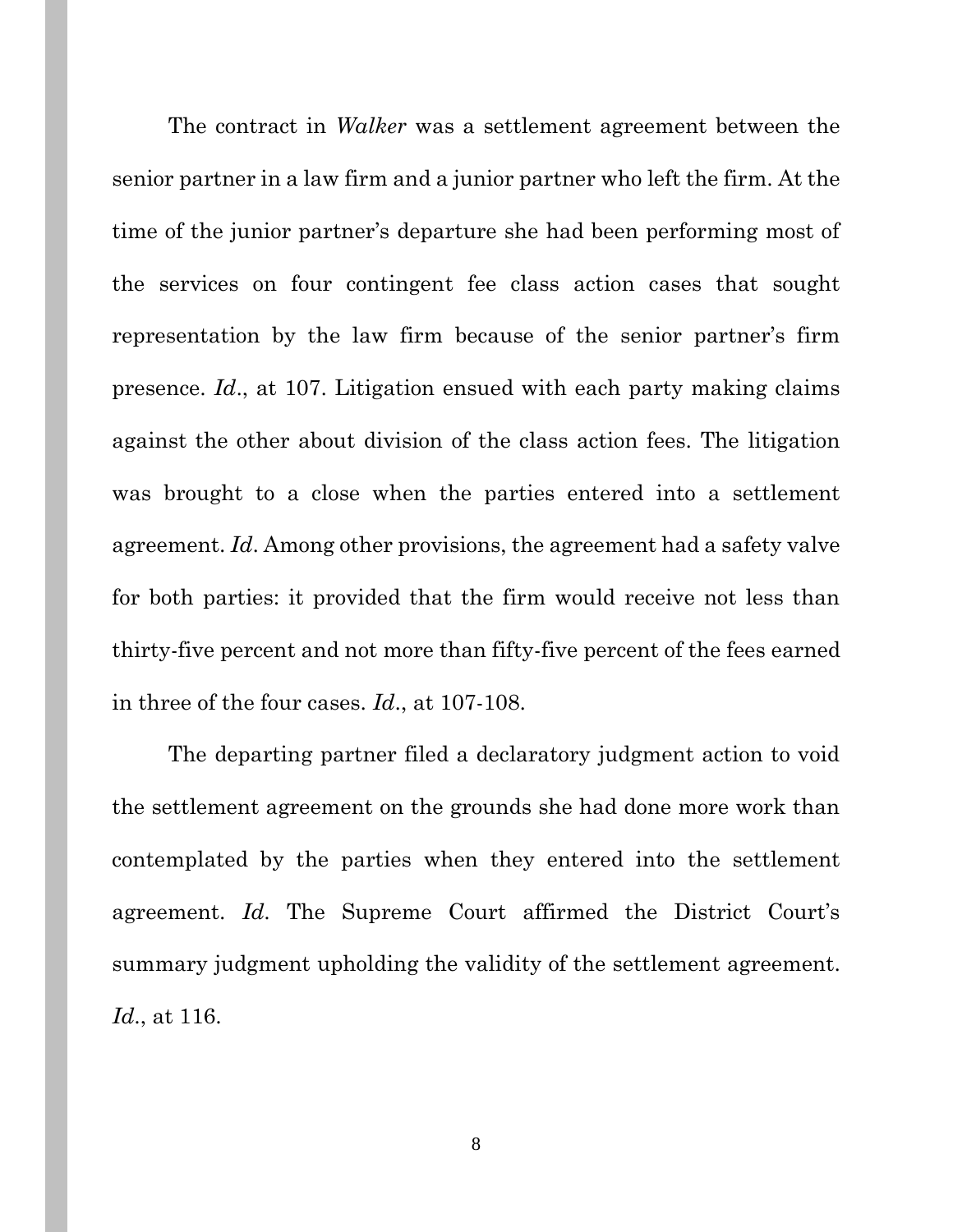Appellee's Brief at pages 37-38 quotes extensively from *Walker*. However, the first three words were deleted from the first paragraph of the quoted material. *Id*., at 109. Those three words were "Against this backdrop". The "backdrop", previously outlined in the *Walker* opinion, explains that the case dealt with a settlement agreement resolving dispute claims between two former law partners, not an attorney-client personal injury agreement that now would be governed by Iowa R. Prof'l Conduct 32:1.5. *Id*., at 116.

The "backdrop" included the case facts set out above. The "backdrop" also included the *Walker* court's explanation of the benefits of agreements to settle legal disputes. The court said:

As indicated, Walker's primary complaint is that the district court erred in not finding the settlement agreement void insofar as it allegedly ran afoul of the Iowa Code of Professional Responsibility for Lawyers.

In Wright v. Scott, we expounded upon the wisdom, nature, and guiding principles of settlement agreements:

The law favors settlement of controversies. A settlement agreement is essentially contractual in nature. The typical settlement resolves uncertain claims and defenses, and the settlement obviates the necessity of further legal proceedings between the settling parties. We have long held that voluntary settlements of legal disputes should be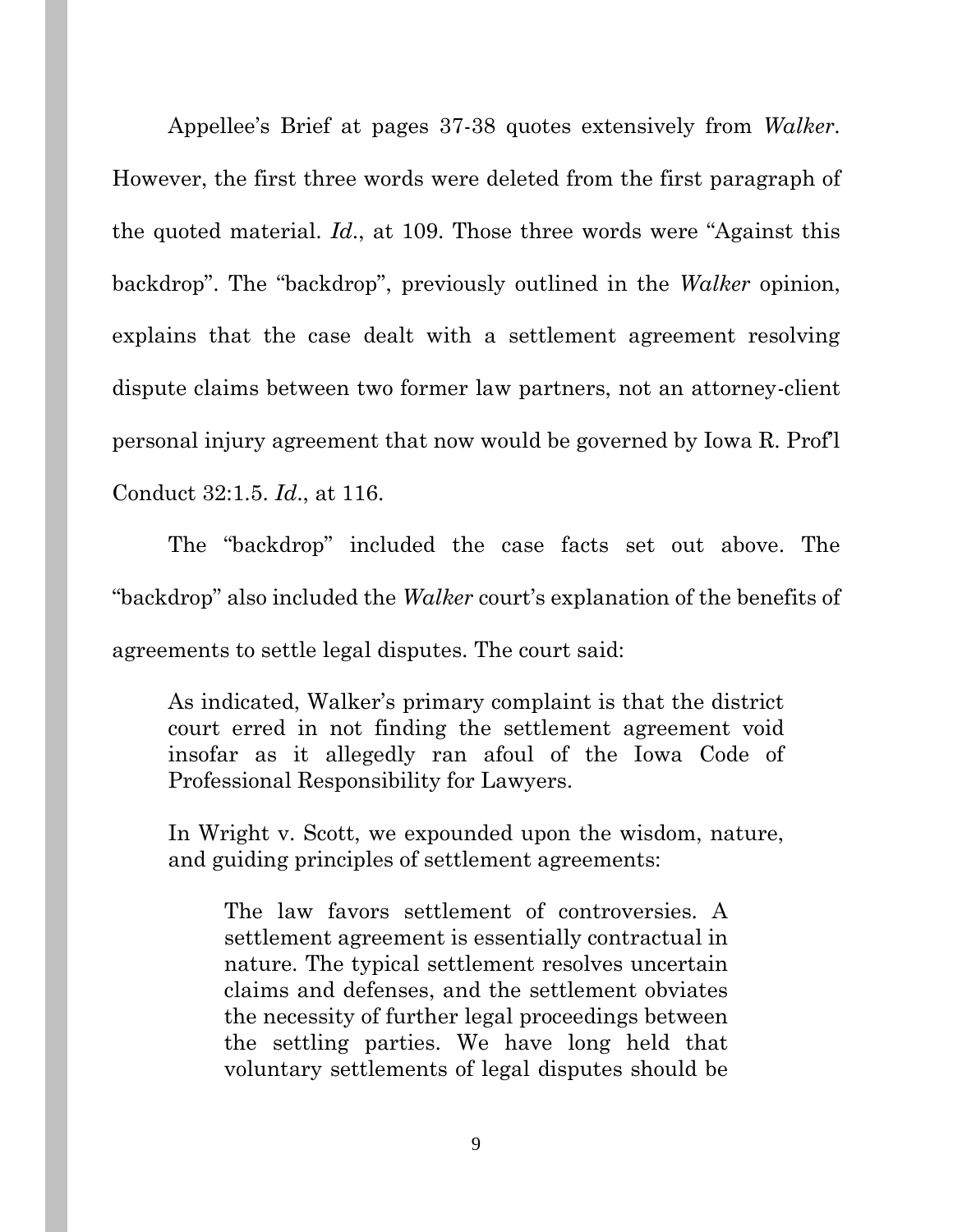encouraged, with the terms of settlements not inordinately scrutinized.

410 N.W.2d 247, 249-50 (Iowa 1987) (citations omitted); *see also Shirley v. Pothast*, 508 N.W.2d 712, 715 (Iowa 1993).

*Id*., at 109.

The court in *Walker* then continued by giving an explanation of the

specific benefits flowing from a settlement agreement between a law firm

and a departing lawyer. The court said:

In contingency-fee cases, settlement agreements generally benefit clients, insofar as they "simply seek[] to obviate timeconsuming squabbles that formerly arose when [a lawyer's] entitlement to [a] fair share of any fee generated by a departing client's file was determined on a quantum meruit basis." *McCroskey, Feldman, Cochrane & Brock, P.C. v. Waters*, 197 Mich.App. 282, 494 N.W.2d 826, 828 (1992); *accord Phil Watson*, 650 N.W.2d at 567-68 (adopting quantum-meruit theory to resolve squabble between departing associate and firm over contingency-fee cases associate "grabbed" from firm). We enforce a settlement agreement much like any other contract. *See Phipps v. Winneshiek County*, 593 N.W.2d 143, 146 (Iowa 1999) ("[L]ike a contract, we enforce a settlement agreement absent fraud, misrepresentation, or concealment.").

*Id*.

At the conclusion of the Munger Firm's quoted material from *Walker* the court points out that the settlement agreement covered more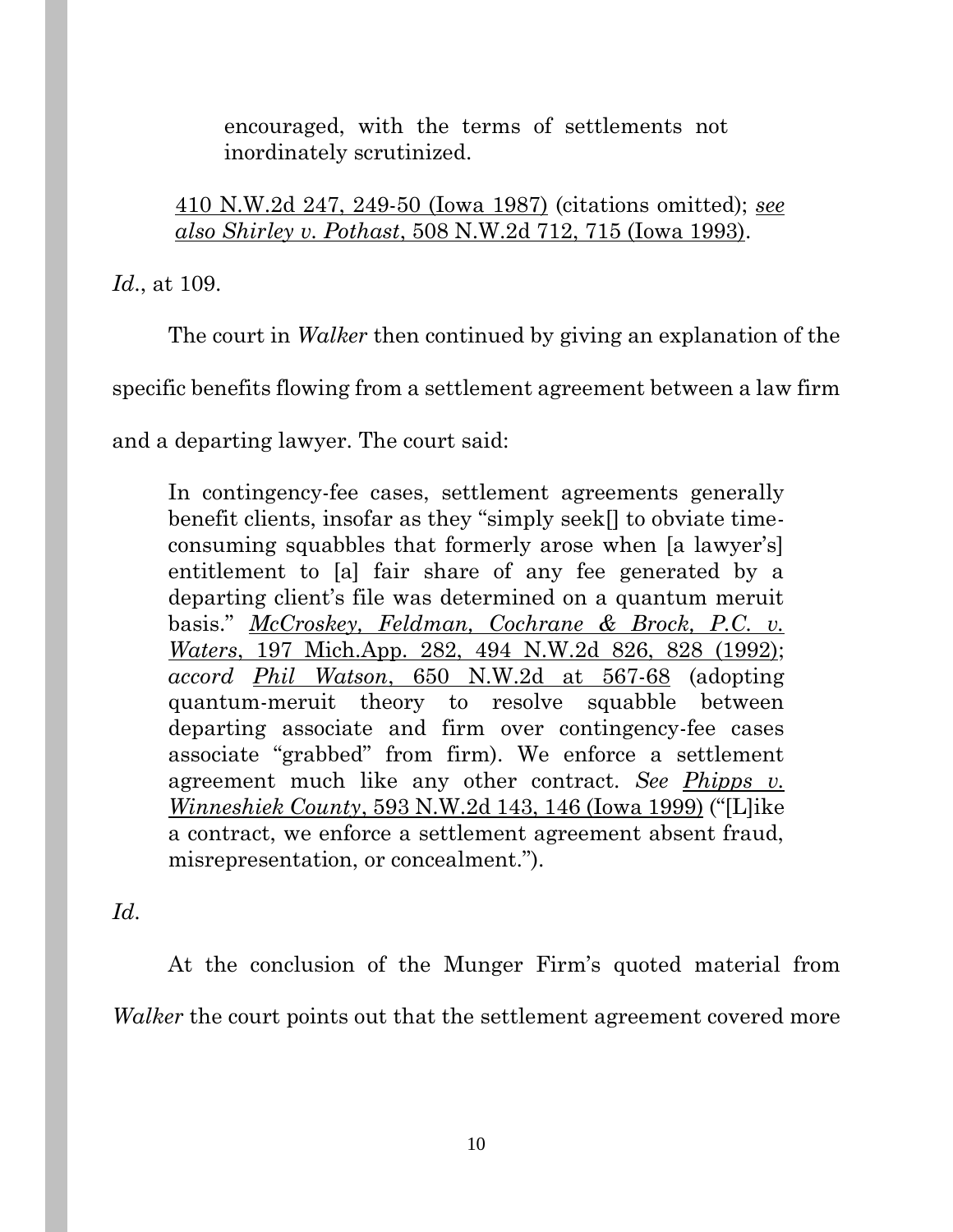than just division of future fees and summarized the proof necessary to

void a settlement agreement:

They also gave up other claims against each other and each received some benefits. We will not interfere with their agreement—fully performed with the exception of the payment of fees – simply because one party got the better end of the bargain. "It is…well settled that to vitiate a settlement, *a mistake must be* mutual, material, and *concerned with a present or past fact." Id.* [Emphasis added, internal quotation omitted].

*Id*. at 110.

The departing partner claimed that the settlement agreement was void because it resulted in the senior partner receiving a "clearly excessive fee" in violation of DR 2-106. *Id*. at 115-116. The Supreme Court agreed with the district court's ruling that DR 2-106 was not applicable.

The court said:

The court held DR 2-106 did not apply to disputes between lawyers regarding the division of a fee. Rather, the court pointed out that the purpose of the rule is to ensure that *clients* do not pay more than they should; so long as the total fee is reasonable, the court reasoned, the rule does not regulate how the lawyers may then divide that fee.

We agree with the district court. The purpose of the rule is to ensure that the client is not charged an excessive fee. If the total fee is reasonable, a lawyer may not use such a rule to upend a settlement agreement that later became a bad bargain. *Cf. Joye v. Heuer*, 813 F.Supp. 1171, 1174 (D.S.C. 1993) (finding a related disciplinary rule did not apply to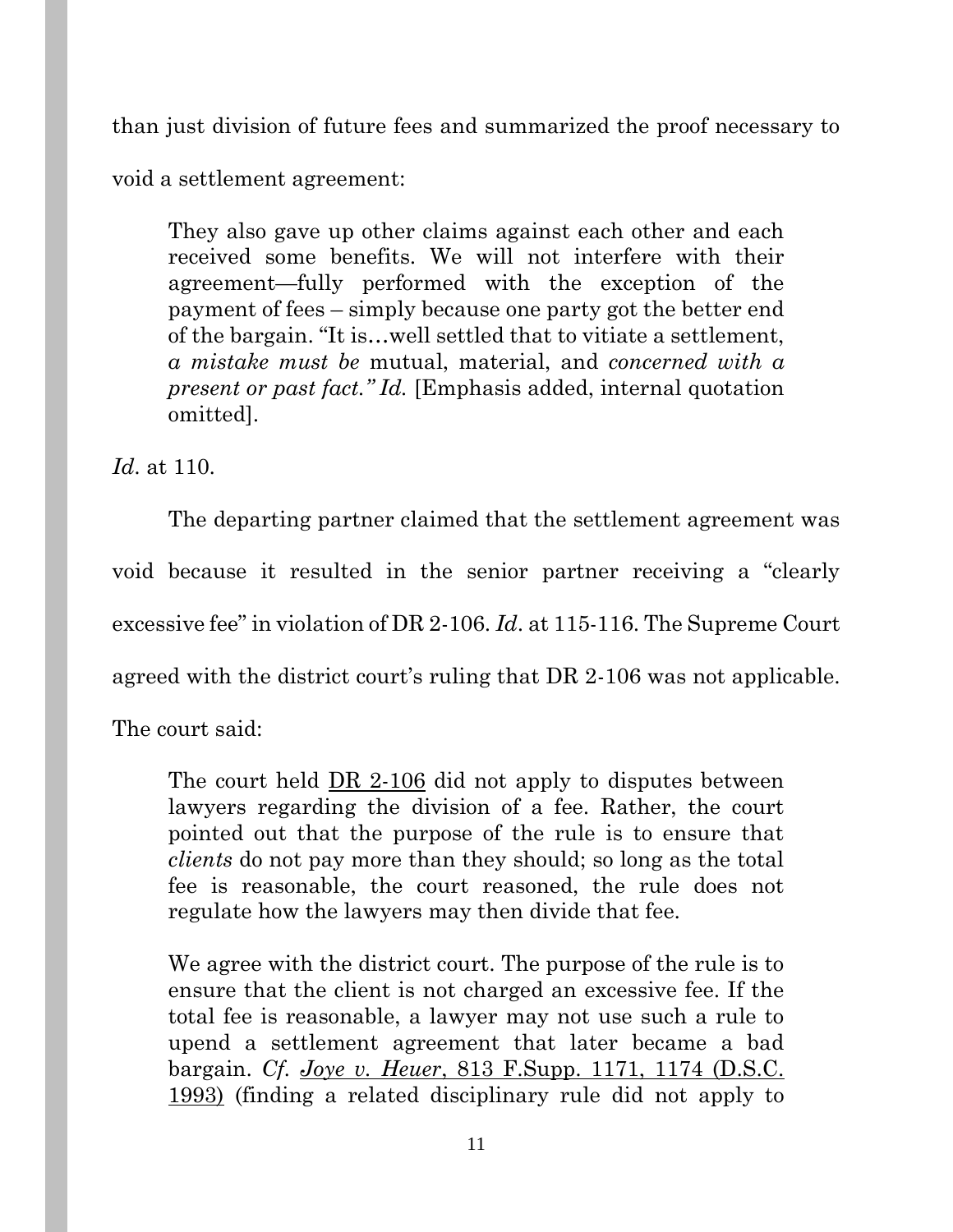disputes amongst attorneys). Walker does not claim the entire fee charged to the client is excessive, just that the proportion of that fee given to Gribble would be excessive vis-à-vis his work on the project. (This analysis, however, ignores the fact that there was other consideration in the agreement.) The policy of the rule is to prevent attorneys from charging their clients excessive fees, not to guard against one attorney entering into a bad separation agreement that prevents her from getting her "fair share." The agreement does not violate DR 2-160.<sup>3</sup>

*Id*. at 116.

If the Munger Firm is correct in its assertion that the settled case law governing an action to void an agreement settling existing disputes also governs disputes between an attorney and a client over the fee amount due the attorney under a contingency fee contract, then there would have been no reason to enact Iowa R. of Prof'l Conduct 32:1.5. The Munger Firm's position in the present case essentially is that the law governing actions to void settlement agreements should be applied here,

<sup>3</sup> *Accord, Frasier, Frasier & Hickman, L.L.P. v. Flynn*, 114 P.3d 1095, 1100 (Okla. Ct. App. 2005), in which the court said:

More recently, in *Walker v. Gribble*, 689 N.W.2d 104 (Iowa 2004), the Iowa Supreme Court examined a settlement agreement reached between a lawyer and her former partner regarding division of several lucrative contingent fee causes. The case was before the Court on the lawyer's appeal from summary judgment granted in favor of the former partner. The lawyer, making arguments virtually identical to those made herein by Flynn, claimed the agreement she had reached with her former partner was void because it violated the Iowa Code of Professional Responsibility for Lawyers. Id. at 108. The Iowa Supreme Court disagreed, and after finding that clients were not affected by the agreement, determined: "Nothing in the parties' settlement agreement runs afoul of the Iowa Code of Professional Responsibility for Lawyers. It does not violate public policy. It is enforceable." *Id* at 116.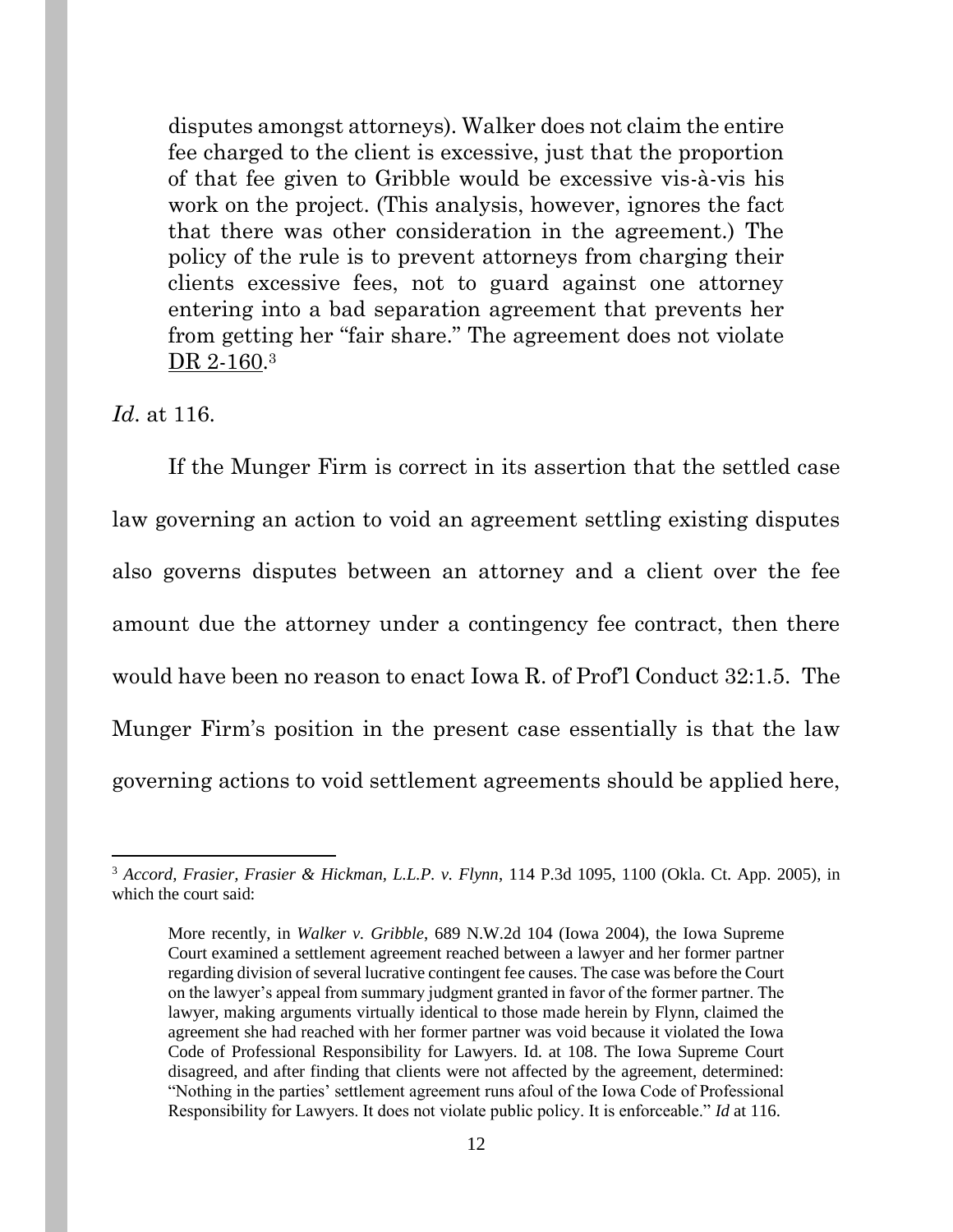and that if as events developed the Munger Firm contingency fee agreement turned into a bad bargain for the Plantes, whatever the fee turns out to be is not unreasonable because the Plantes agreed to it on December 8, 2016.

Appellee Munger Firm is asking this Court to apply in this appeal the law of contracts applicable to ordinary commercial contracts. The court in *Estate of Burford v. Freeman*, 2019 WL 1615405 (Ct. App. Miss. April 16, 2019), explained that attorney fee contracts "are not to be enforced on the same basis as ordinary commercial contracts":

¶32. "Such a rule obviously encroaches upon the freedom of contract, but the limitation of reasonableness is a longstanding one." 1 Hazard et al., *supra* § 9.02, at 9-8. Moreover, the rule simply recognizes that "[l]awyers… owe their clients greater duties than are owed under the general law of contracts." Restatement, *supra*, § 34 cmt. b; *see also, e.g., In re A.H. Robins Co*., 86 F.3d 364, 374 (4th Cir. 1996) ("An attorney has the burden of proof as to the reasonableness of his fee when he sues to recover from his client. This allocation of the burden of proof is premised on the relationship of trust owed by a lawyer to his client, with concomitant obligation to charge only a reasonable fee…. This approach is at the very heart of the special relationship between attorney and client.") (quoting *McKenzie Construction Inc. v. Maynard*, 758 F.2d 97, 100 (3d Cir. 1985). "Fee contracts between attorney and client are the subjects of special interest and concern to the courts, and are not to be enforced on the same basis as ordinary commercial contracts." 1 Rossi, *supra*, § 1:13, at 1- 42.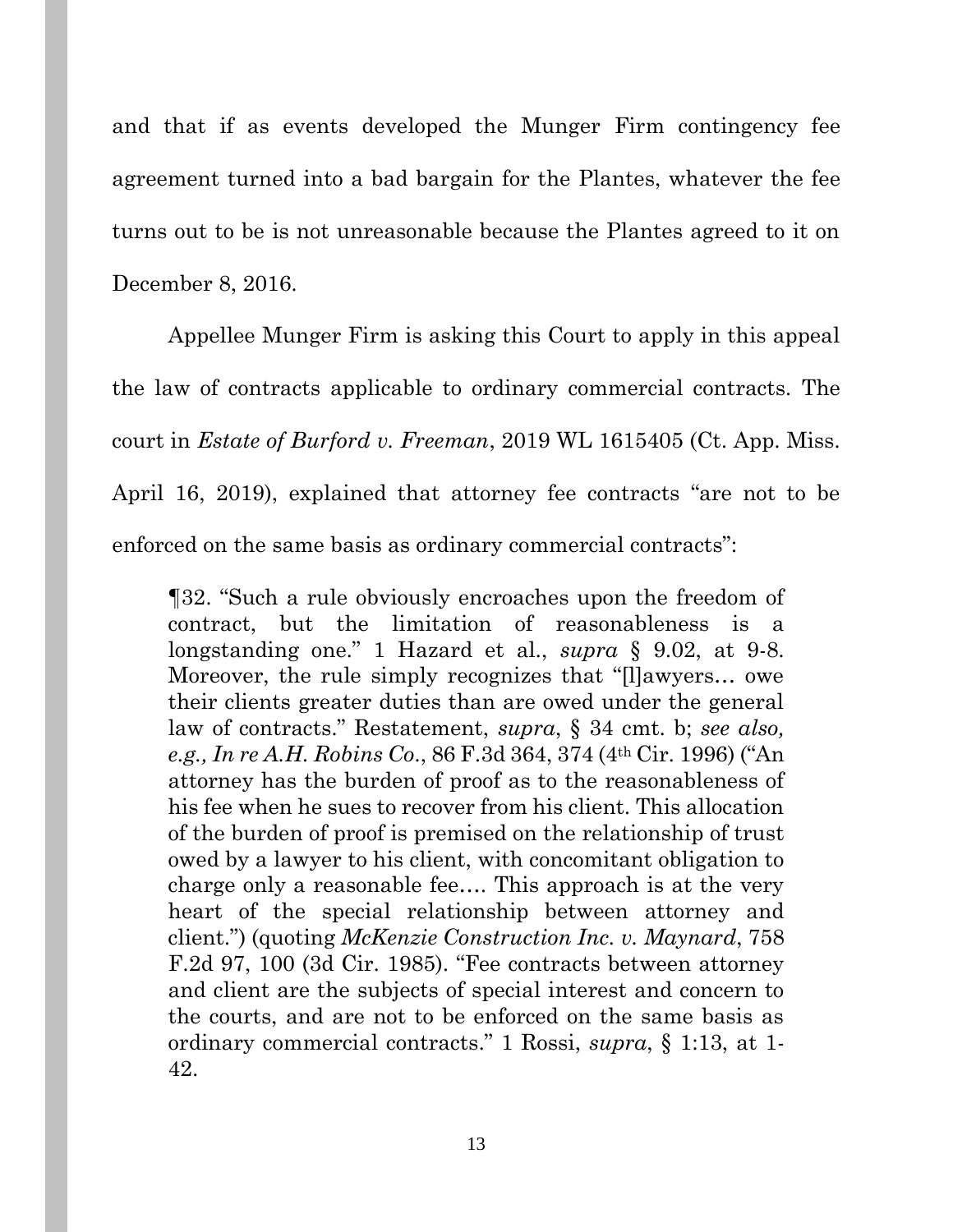*Id*. at \*6.

In *Balducci v. Cige*, 192 A.3d 1064 (N.J. Sup. App. Div. 2018), the court said:

In a LAD [Law Against Discrimination] case, as in any case, "[a] lawyer's fee shall be reasonable."  $RPC$  1.5(1). Fee agreements in LAD cases are subject to the same ethical considerations as all contracts between lawyers and clients. In view of "the unique and special relationship between an attorney and a client, ordinary contract principles governing agreements between parties must give way to the higher ethical and professional standards enunciated by our Supreme Court." [Citations omitted]. For that reason, a "contract for legal services is not like other contracts." *Ibid*.

*Id.* at 1074-1075. The court in *Balducci* further explained:

Maximizing fees charged to clients should not be an attorney's primary aim….

An [a]ttorney[ ] must never lose sight of the fact that the profession is a branch of the administration of justice and not a mere money-getting trade. [Citations and internal quotes omitted].

*Id*. at 1075.

The court in *Oral Sodium Phosphate Solution-Based Products Liability Action*, 2010 WL 2490994 (N.D. Ohio 2010), said: " 'Contingency agreements are of special concern to the courts and are not to be enforced on the same basis as are ordinary commercial contracts' " (Quoting *Dunn v. H.K. Porter Co., Inc*., 602 F.2d 1105, 1108 (3rd Circuit 1979)). Likewise,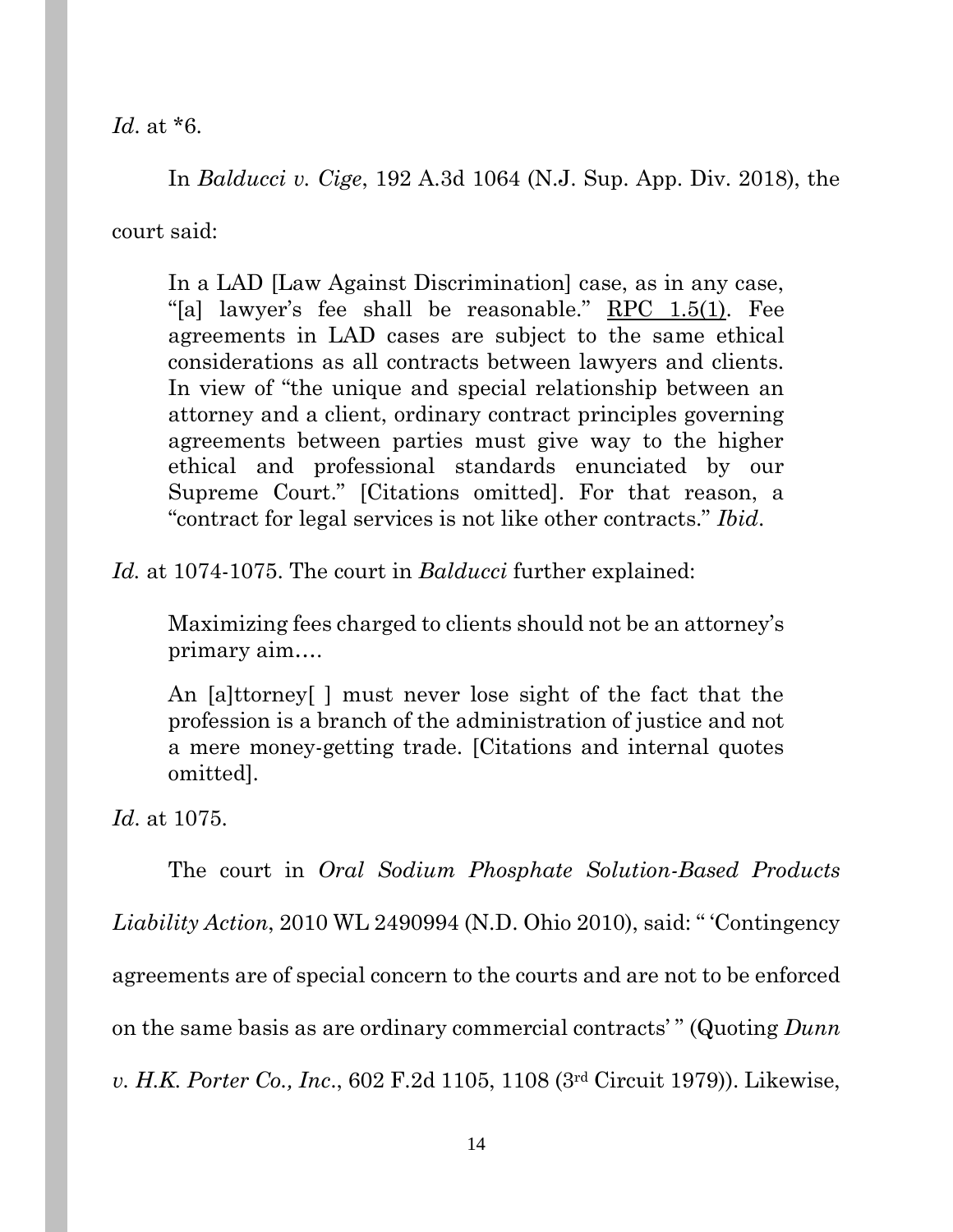in *McKenzie Construction, Inc. v. Maynard*, 758 F.2d 97, 101 (3rd Circuit 1985), the court said, "Because courts have a special concern to supervise contingent attorney fee agreements, they are not to be enforced on the same basis as ordinary commercial contracts." *Accord*, *United States v. Overseas Shipholding Group, Inc.*, 625 F.3d 1, \*11 n. 4 (1st Circuit 2010) (" '[C]ontingent attorney fee agreements…are not to be enforced on the same basis as ordinary commercial contracts.' " (Quoting *McKenzie* at 758 F.2d 101)).

Iowa Supreme Court Bd. of Professional Ethics and Conduct v. *Apland*, 577 N.W.2d 50 (Iowa 1998), did not involve a contingency fee contract. The attorney fee contract provided that a nonrefundable \$5,000 advance would be paid to the attorney to defend the client in an OWI case. *Id*., at 52-53. The court held that a fee contract under which an attorney received a nonrefundable advance fee payment for performance of certain specified services is void and unethical because it would impose a penalty on a client who wished to exercise his right to discharge his attorney at any time for any reason. *Id*., at 57-58. Although *Apland* did not involve a contingency fee contract, the court's reasoning used in analyzing whether the nonrefundable fee contract violated DR 2-106(A)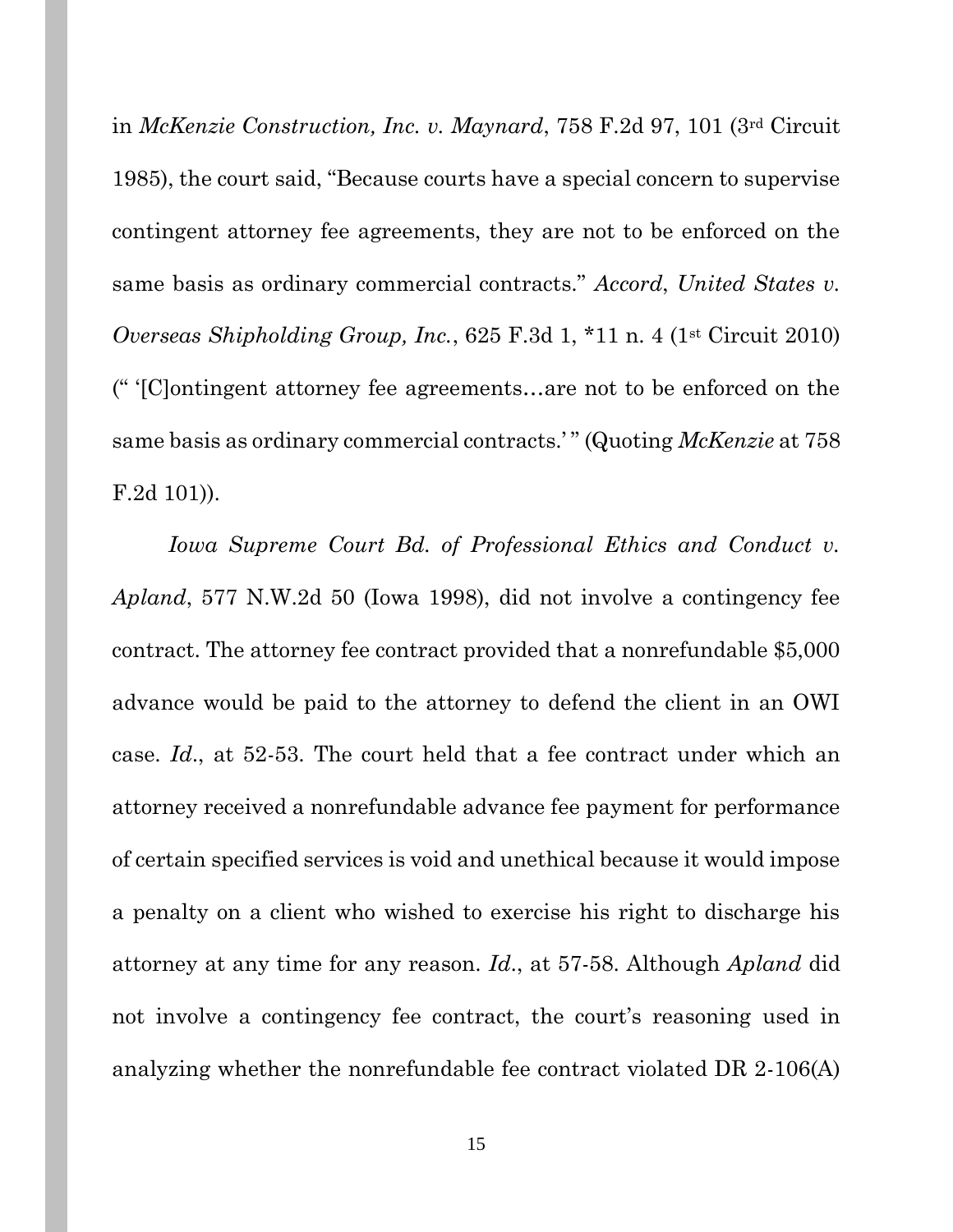was based on the eight evaluation factors in DR 2-106(B), which are identical to the eight evaluation factors in Iowa R. of Prof'l Conduct 32:1.5.<sup>4</sup> The court in *Apland* instructed that the determination of whether an attorney's fee complies with DR 2-106 is to be performed after the services have been rendered as well as at the time the contract was entered into. The court in *Apland* reasoned:

As *Gastineau* points out,

[a] close examination of the text and context of the excessive-fee rule demonstrates that a lawyer may violate  $DR$  2-106(A) by failing to refund an unearned fee under certain circumstances even though the initial advance payment was not unreasonable for the task a lawyer was to perform in the future. DR 2-106(A) provides that "[a] lawyer shall not enter into an agreement for, charge or collect an illegal or clearly excessive fee." The disjunctive use of the word "collect" means that the excessiveness of the fee may be determined after the services have been rendered, as well as at the time the employment began. Also telling in the interpretation of the scope of the rule is the fact that one factor for determining the appropriateness of the amount of a fee, stated in DR 2-106(B)(4), requires consideration of "the results obtained."

Id., 677 N.W.2d at 58 (quoting *In re Conduct of Gastineau*, 857 P.2d 136, 140 (Or. 1993)).

<sup>4</sup> *Apland* at 577 N.W.2d 58 sets out the eight evaluation factors in DR 2-106(B). DR 2-106(A) prohibited charging a "clearly excessive" fee, while Rule 32:1.5(a) prohibits charging an "unreasonable" fee.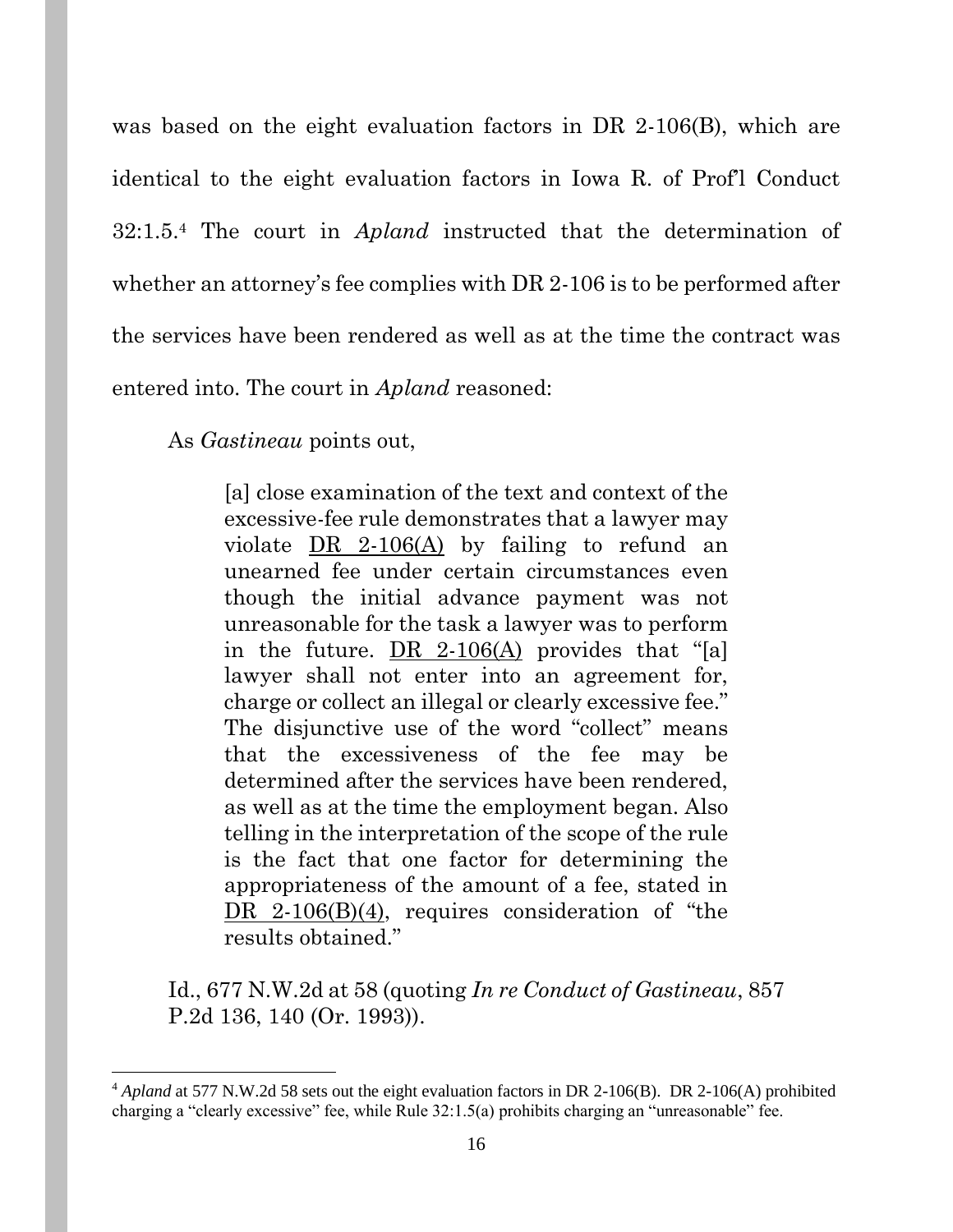*Id*. at 58.

The Plantes have paid to Plaintiff Munger Firm \$439,436.67 in attorney fees without recourse. (App. 787). The Plantes also offered to resolve the fee dispute for payment of \$1.25 million dollars, which was rejected by Appellee Munger Firm. (App. 828). These payments and offer to settle should not be considered admissions on the part of the Plantes. In *Apland* the attorney had refunded \$2,000 of the \$5,000 advance fee to the client. The Court held this would not be considered an admission. The Court said:

Because we find the fee was not clearly excessive, Apland had no legal or ethical obligation to refund any part of the fee. Nevertheless, Apland did refund \$2000, a sum we find he agreed to refund. Like other attorneys who find themselves in similar fee disputes with clients, Apland apparently believed the prudent thing to do was to compromise. We refuse to consider such a compromise an admission that Apland owed anything. To do so would discourage attorneys from reaching similar compromises in fee disputes with clients. We want to encourage such settlements because court suits involving fee disputes tend to discredit the profession in the eyes of the public.

*Id*., at 58-59.

Courts in other jurisdictions applying ABA Model Rule of Professional Conduct 1.5(a) to attorney fee contracts charging a "nonrefundable" flat fee are in accord with the Iowa Supreme Court's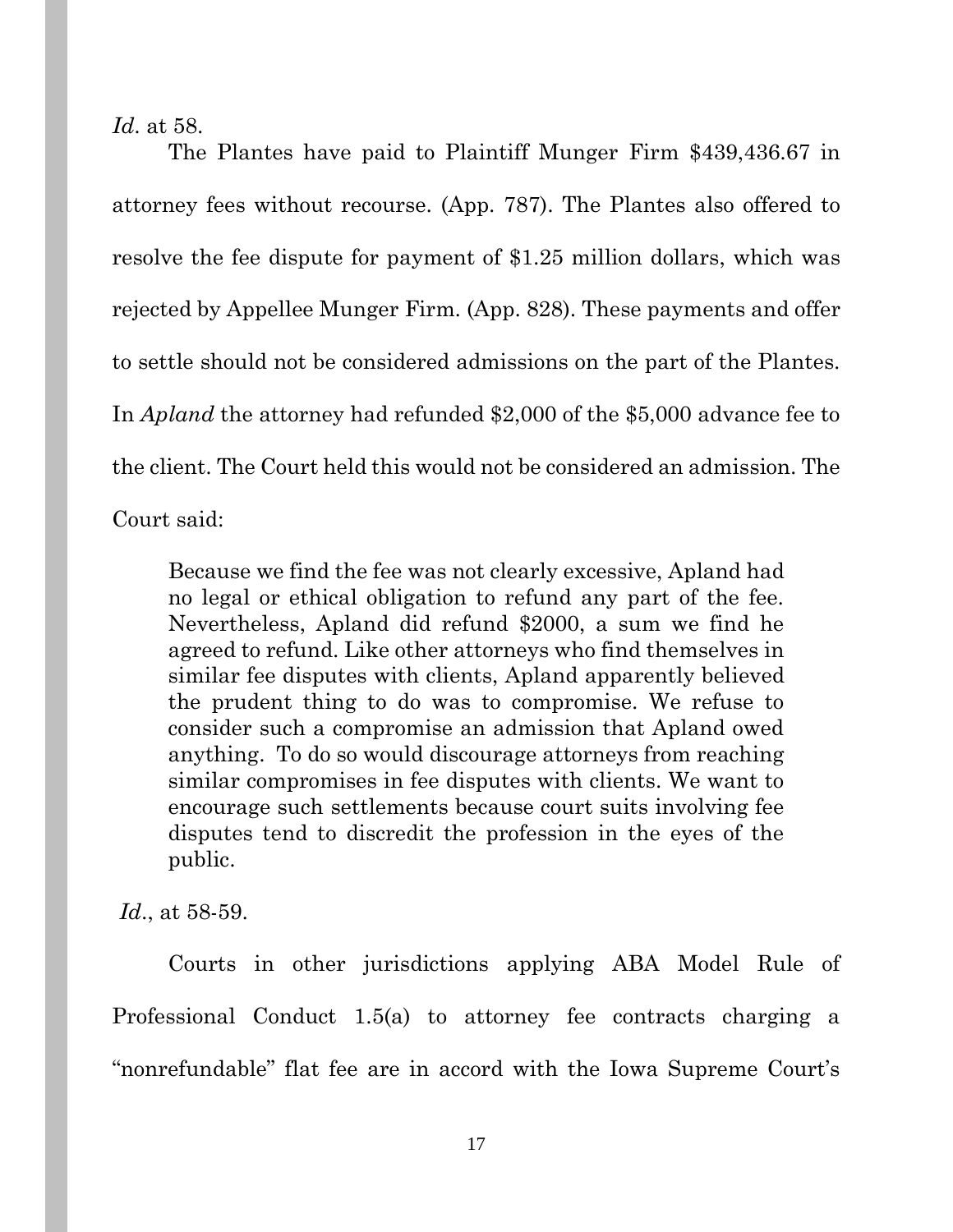opinion in *Apland*. In *Kentucky Bar Association v. Earhart*, 360 S.W.3d 241 (Ky. 2012), the court held that a fee agreement charging a nonrefundable fee became unreasonable and therefore void based on evaluation of the agreement after it was entered into and during its enforcement. The court in *Earhart* said:

In determining the "reasonableness" of a lawyer's fee, the factors mentioned in Rule 1.5(a) apply, and the lawyer has the responsibility to prove the "reasonableness" of the fee applying principles of equity and fairness. Although "reasonableness" at the time of contracting is relevant, consideration is also to be given to whether events occurred after the fee agreement was made which rendered the fee agreement fair at the time it was entered into, but unfair at the time of enforcement. *See McKenzie Const., Inc. v. Maynard*, 758 F.2d 97 (3<sup>rd</sup> Cir. 1985). Hence, the client may be entitled to a return of some portion of the "non-refundable" fee retainer upon the termination of the representation, depending upon all the circumstances; that is, the "reasonableness" of the fee.<sup>5</sup>

*Id*. at 244 (quoting Kentucky Bar Association, Ethics Opinion E-380 (1995)). *Accord, In re Disciplinary Action Against Hoffman*, 834 N.W.2d 636, 646 (N.D. 2013) (finding a "nonrefundable" attorney fee charged was unreasonable under N.D. R. Prof. Conduct 1.5(a) after making a reasonableness evaluation not only at the time of contracting but also an

<sup>5</sup> *McKenzie Const., Inc. v. Maynard*, 758 F.2d 97 (3rd Cir. 1985), cited above in *Earhart*, involved an attorney contingency fee contract.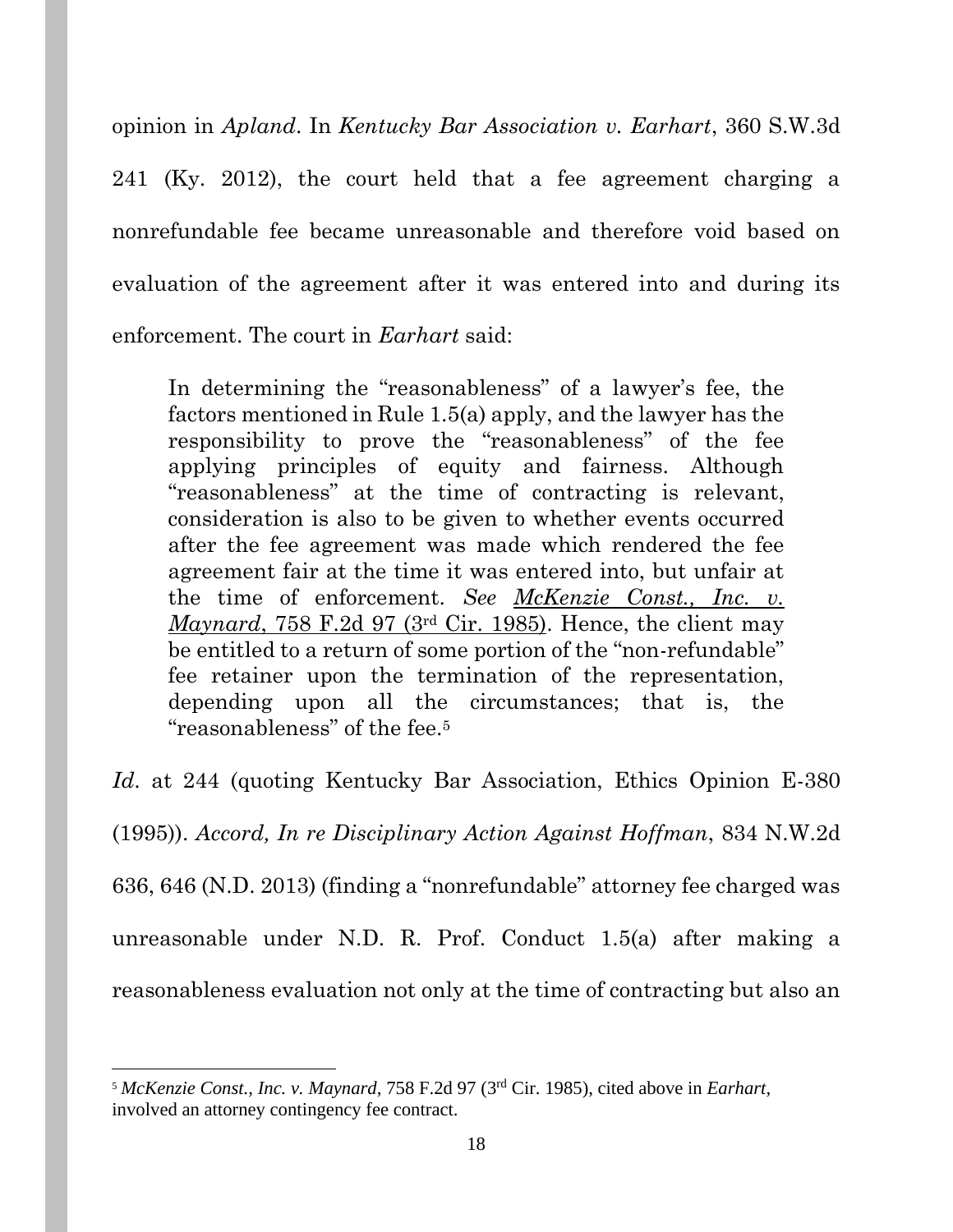evaluation including later events which rendered the fee agreement unfair at the time of enforcement).

In *Estate of Burford v. Freeman*, 2019 WL 1615405 (Ct. App. Miss., April 16, 2019), the court held unreasonable a fee contract under which the attorney was to provide legal services in exchange for receiving a flat nonrefundable fee of \$265,00 upon the client's death. At the conclusion of the case it turned out the attorney charged a fee of \$265,000 for only 36 hours of work. *Id*. at \*7. The *Burford* court disallowed the fee, stating: "[O]ur law is clear that a lawyer may not charge or attempt to collect an unreasonable or excessive fee. See M.R.P.C. 1.5(a); *Miss. State Bar Ass'n v. A Miss. Att*., 489 So.2d 1081 (Miss. 1986)." *Id*. at \*6.<sup>6</sup>

The Third Circuit Federal Court of Appeals in *McKenzie Construction, Inc. v. Maynard*, 758 F.2d, 101, 97 (3rd Cir. 1985), held that the district court had erred in its evaluation of the reasonableness of a contingency fee agreement because it failed to consider "factors other

<sup>&</sup>lt;sup>6</sup> The court in *Burford* further said, "Indeed, 'courts are generally more likely to find a fee unreasonable in the sense that it is unenforceable against the client than they are to find the same fee so unreasonable as to warrant professional discipline.'" (quoting Geoffrey C. Hazard et al., *The Law of Lawyering* § 9.06.1, at 9-23). *Burford* at \*6.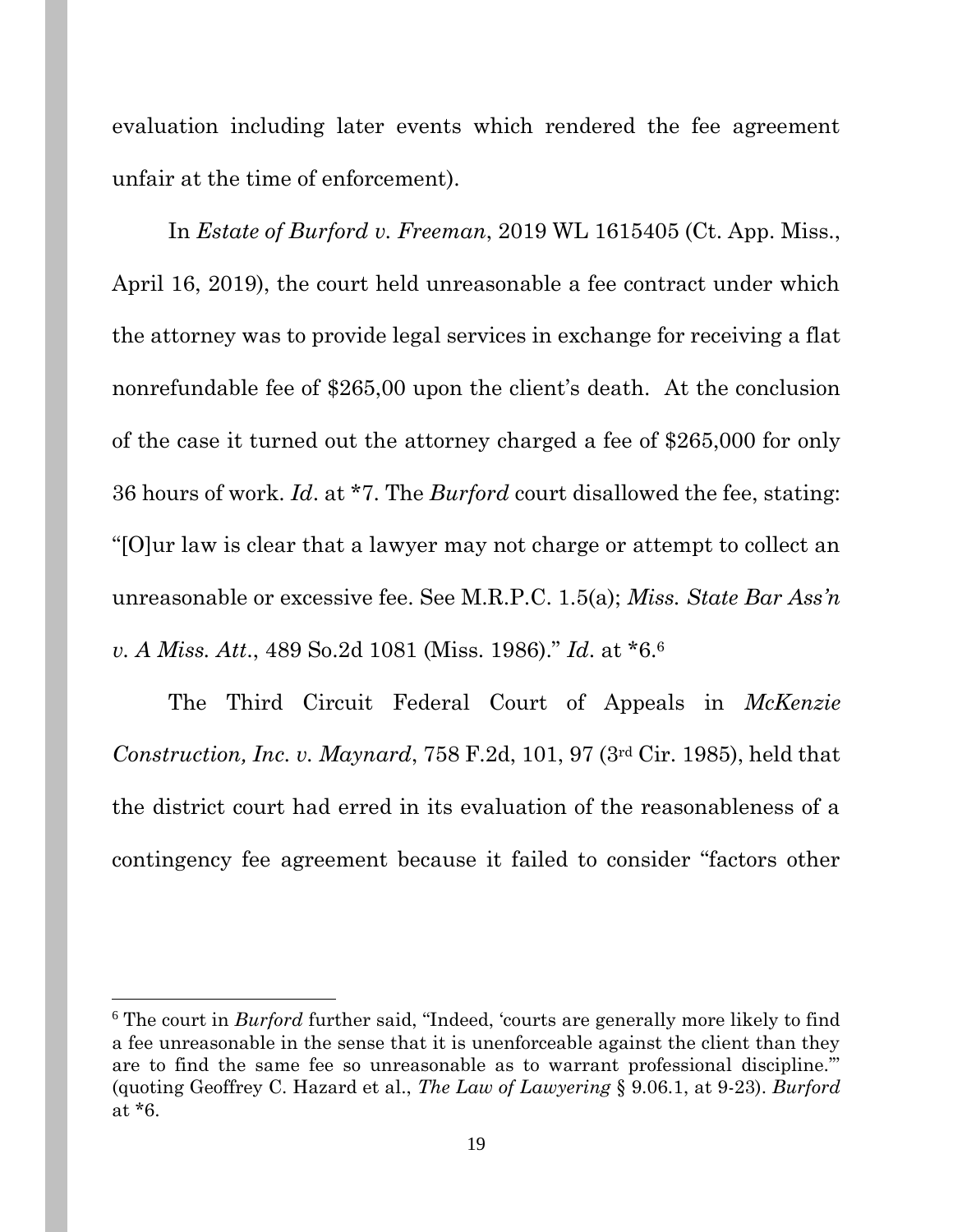than those existing at the time the fee agreement was executed." The

court in *McKenzie* reasoned:

We believe that the district court had too narrow a view. Because courts have a special concern to supervise contingent attorney fee agreements, they are not to be enforced on the same basis as ordinary commercial contracts. [Citation omitted]. This concern certainly extends to the performance of the attorney's contractual obligations as well as to the circumstances surrounding the engagement of the attorney. For example, the results obtained, the quality of the work, and whether the attorney's efforts substantially contributed to the result are all factors that have been used by courts in reviewing the reasonableness of contingent fees. [Citations omitted]. Further, events may occur after the fee arrangement was made so that "[a] contingent fee agreement '[that]…was in the first instance a fair contract becomes unfair in its enforcement.' " [Citations omitted]. While the reasonableness at the time of contracting is a relevant consideration, it is not the only one. We, therefore, conclude that the rule announced by the district court contained legal error to the extent that it excluded factors other than those existing at the time the fee agreement was executed.

## *Id*.

The court in *McKenzie* explained that while it employs an abuse of discretion standard in reviewing a district court's factual decision on the reasonableness of an attorney fee, a district court's failure to use the correct legal standard is an error at law. The court said:

We fully appreciate that the reasonableness standard, when employed in an attorney-client fee dispute is, by its very nature, difficult to define, much less apply. As a factual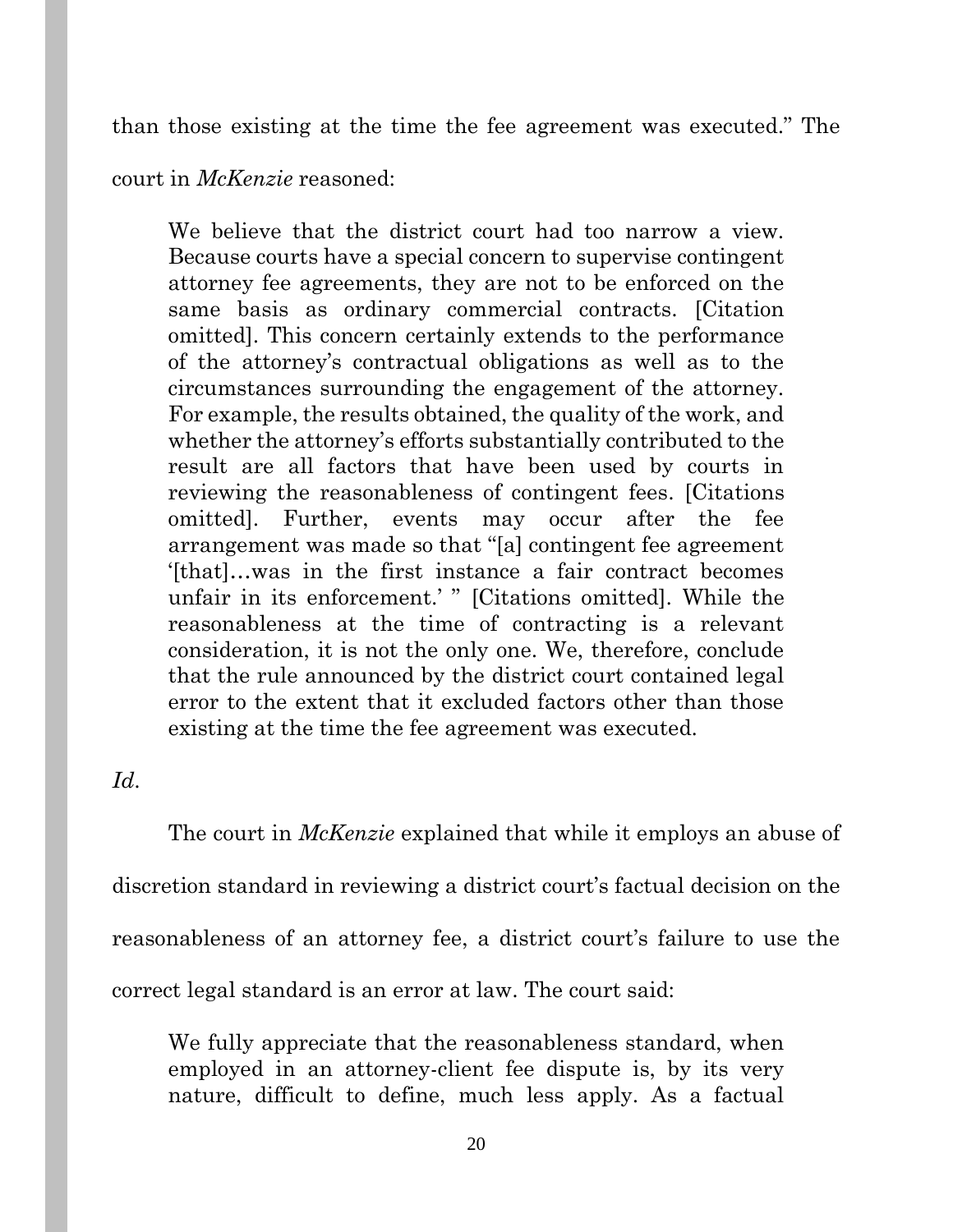dispute in this area fades into the gray area, reasonable judges will disagree. Use of an abuse of discretion standard by this court is but a pragmatic judicial solution to a problem heavily implicating subjective judgment. However, in this case, because our disagreements with the district court go to the proper standards and burden of proof rather than its judgment of reasonableness, we believe the interests of justice dictate that the district court should be afforded an opportunity to find the facts in light of the correct legal standards.

*Id*. at 102.

In *Krause v. Rhodes*, 640 F.2d 214, 220 (6th Circuit 1981), *cert.* 

*denied*, 454 U.S. 836 (1981), the Sixth Circuit Federal Court of Appeals

similarly stated:

This, however, is not the only aspect to be considered in assessing the reasonableness of an attorney's fee. A contingent fee arrangement "may be such that what was in the first instance a fair contract becomes unfair in its enforcement." [Citations omitted]. Clearly, however reasonable and appropriate the instant fee contracts were when signed, the situation now existing differs drastically from that which the contracting parties originally contemplated.

In *Rohan v. Rosenblatt*, 1999 WL 643501, \*4 (Conn. Super. 1999) (Unpublished Opinion), the court after citing *McKenzie* and *Krause*, endorsed the rule in those cases that the reasonableness of an attorney fee contract must be evaluated through the conclusion of the representation. The court said: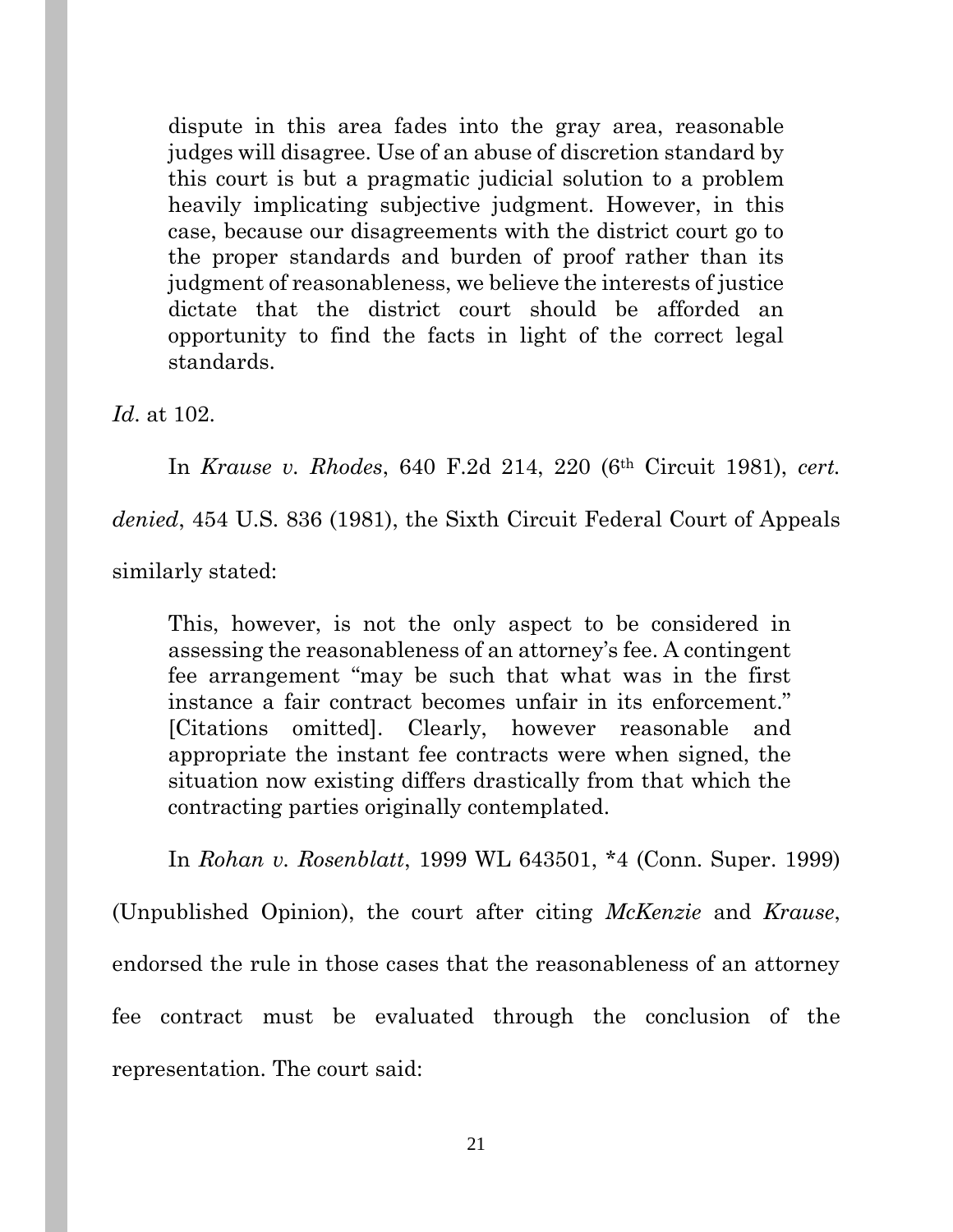"[I]n most jurisdictions the reasonableness of a contingent fee must be judged not only under the circumstances that prevailed at the time the fee agreement was made but also in light of events that occurred subsequently." ABA/BNA, Lawyers' Manual on Professional Conduct, § 41:911, No. 147, p. 13.

Under the circumstances here, all of the events relating to the reasonableness of a contingent fee, including the events subsequent to the making of the agreement, should be considered in determining the reasonableness of that fee. Indeed, given that the "result obtained" and the "time and labor required" to perform the legal service are factors to be considered by the court under Rule 1.5 of the Rules of Professional Conduct, and those factors can only be determined at the conclusion of the representation, the court believes it necessarily must consider facts subsequent to the making of the contingency fee agreement.

*Id*. at \*4.

The First Circuit Federal Court of Appeals in *United States v.* 

*Overseas Shipholding Group, Inc*., 625 F.3d 1, \*9 (1st Cir. 2010), citing

*McKenzie*, likewise stated:

The power to review fees pursuant to an agreement is not limited to situations in which the fee is ethically excessive at the inception but extends to situations in which "the unreasonableness is due to factors that occur after the fee arrangement is made." *McKenzie*, 758 F.2d at 101.

Accord, *In Re: National Football League Players' Concussion Injury Litigation*, 2019 WL 1639749, \*1 (E.D. Penn., April 16, 2019) ("The

*McKenzie* formulation requires us to scrutinize the reasonableness of the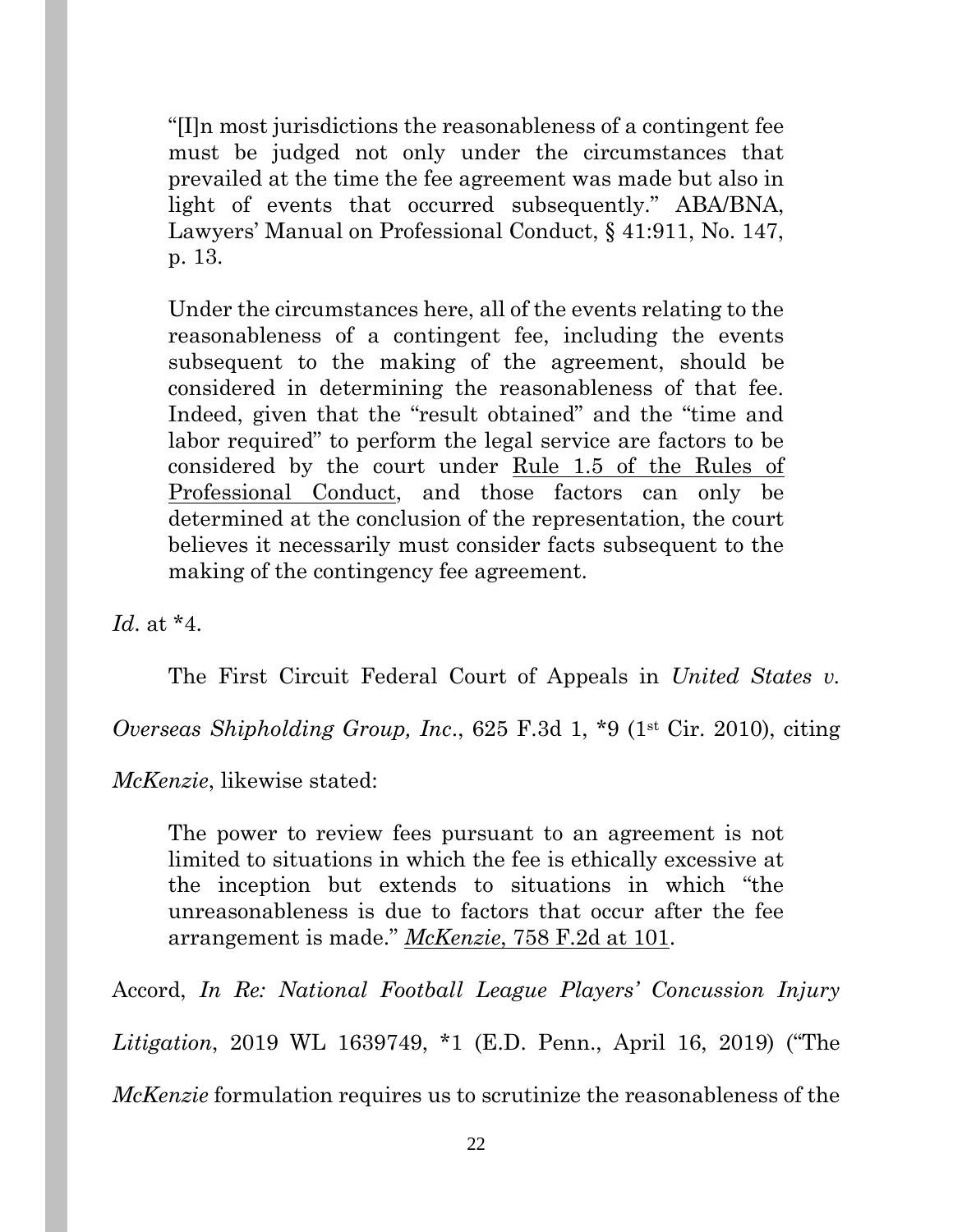CFA [Contingent Fee Agreement] at the time of the contract's signing and then determine if the circumstances compel a different evaluation of the CFA at the time of its enforcement.").

At page 45 Appellant's Amended Proof Brief, states: "Notably, Plantes' expert, David Brown, offered no opinion whatsoever as to the risks borne by MRD as a result of taking the case." However, in his Supplemental Expert Witness Disclosure Brown did discuss the reduced risk of the representation that occurred over the course of the case due to factors that were not the result of client representation efforts by the Munger Firm. (App. 953-954). Brown observed that State Trooper Oleson's report found Chad Plante not guilty of any fault, the city bus driver either pleaded guilty or told the judge she wanted to be found guilty without trial (R. Plante depo. 73-77), the City at the mediation opened negotiations by stating negotiations would proceed on the basis of 100 percent fault on the part of the City, and that the Munger Firm's "risk in the case was further greatly reduced" when the City on the day of mediation made a \$7.5M offer "when at the time the Munger Firm had only a minor number of hours of work invested in the claim and the Plantes' had paid the expenses so the Munger Firm did not have to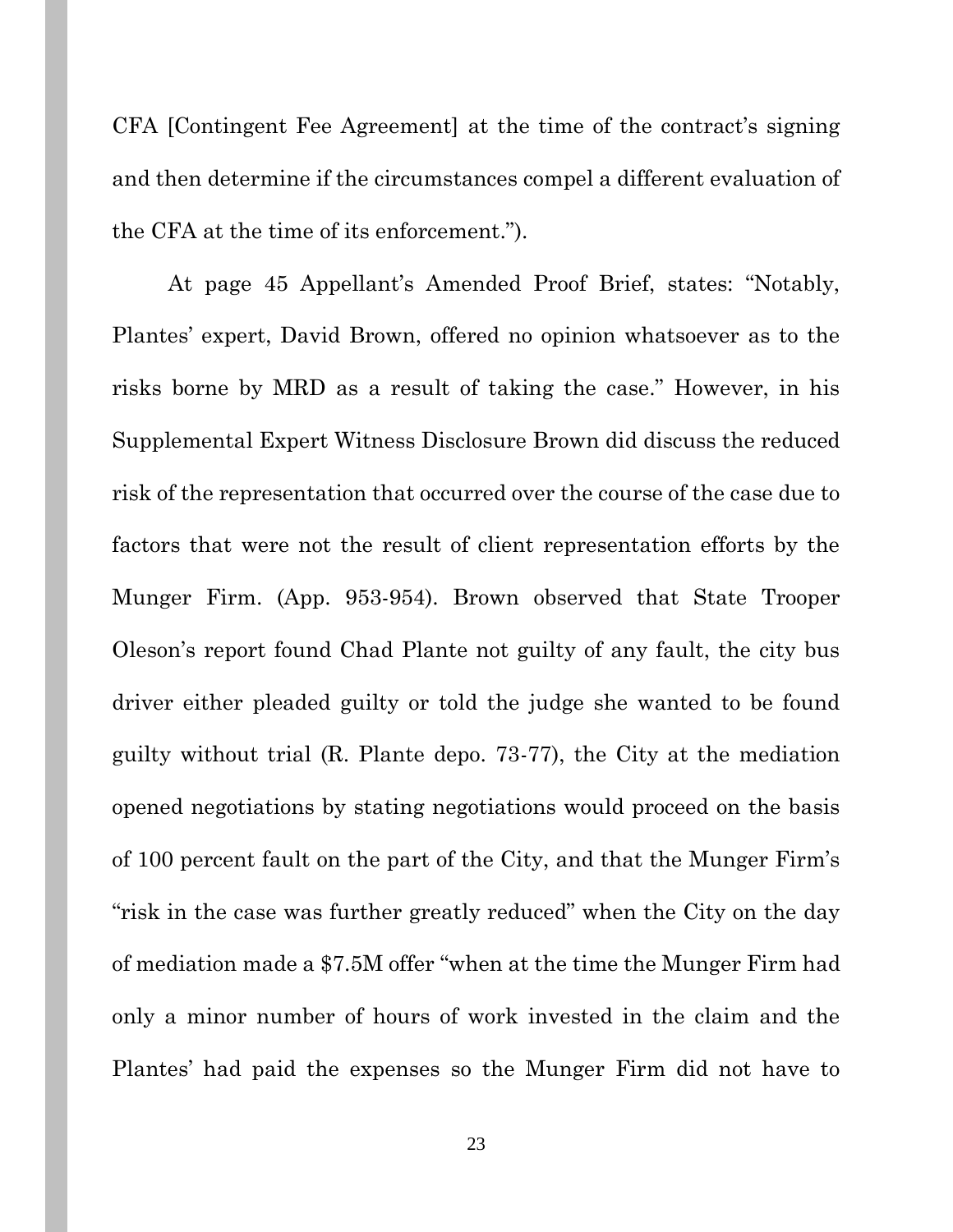advance expenses." Brown's Supplemental Report further states at page

2:

Plaintiff's expert James Daane stated at pages 5-6 of his report:

In short, this case, at the time the Fee Agreement was entered into, experienced plaintiff's counsel would have expected to have invested at a minimum, either by him/herself or through staff, thousands of hours in performing all these requirements, all to the exclusion of other potentially more certain income-producing work.

Plaintiff's expert Stanley Munger stated at page 16 of his report:

The magnitude of the amount of money at stake, potentially millions, even before the particulars of the case were known or developed, meant this promised to be a very difficult, time consuming, challenging case.

As it turned out, none of these concerns the Munger Firm may have contemplated initially ever in fact occurred.<sup>7</sup>

At page 19, n. 2, Appellee's Brief makes a labored attempt to argue

that the district court did not mean what it said when stating: "No party,

in the present proceeding, disagrees with the Trooper's testimony and

conclusion that Chad's speed was not a factor in the accident". However,

there is no evidence that the City's expert investigator or anyone else on

<sup>7</sup> See discussion of Munger Firm's time spent on Plantes' case at p. 51 of Appellants' Brief.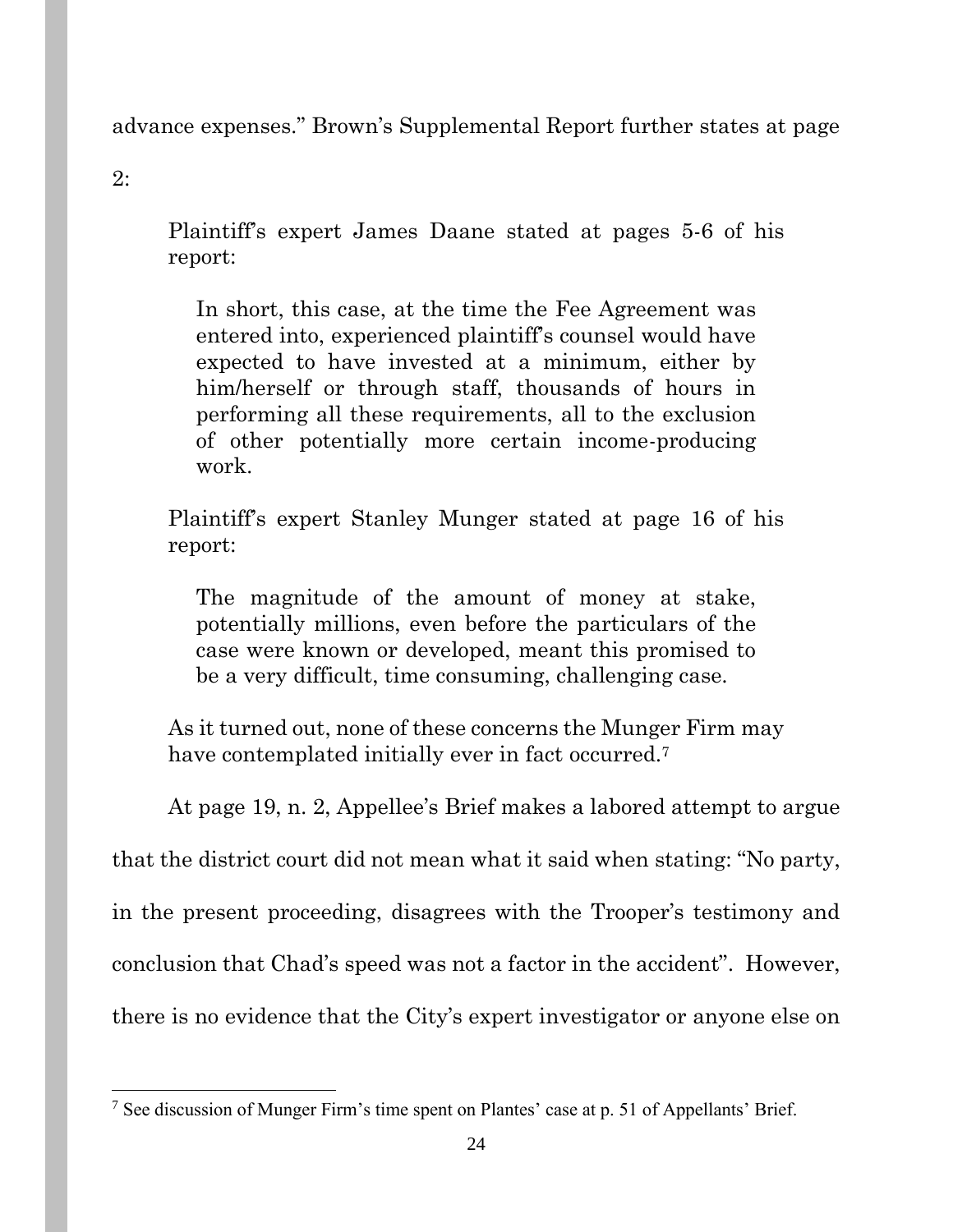behalf of the City claimed that Chad Plante's vehicle speed was in fact a causal factor in the accident.

The Munger Firm's Appellee Brief at pages 50-54 relied heavily on *Lawrence v. Miller and Lawrence*, 23 N.E.3d 965 (Ct. App. N.Y. 2014). At page 51 of Appellee's Brief it stated: "Notably, the law firm represented the client on an hourly basis from 1983 until 2004, and the client had paid an *astounding* \$18 million in fees with respect to the estate litigation." (Emphasis added). However, during the 21 years of hourly representation the law firm had obtained a recovery totaling \$320 million dollars for the plaintiff and her children. *Id*. at 984, n. 4, 970. (*See* Appellants' Brief at pages 59-65). With the recovery in 2005 included the law firm had recovered for the plaintiff and her children a total of \$420 million dollars since 1983. Id. at 979; (*See* Appellants' Brief at pages 63- 65).

Appellee Munger Firm (Appellee's Brief pages 50-54) and the District Court's ruling at pages 9-10 cite the Iowa Practice Series as authority for reliance on *Lawrence* for the principle that evaluation of the reasonableness of an attorney contingent fee contract need only consider facts existing at the time the parties entered into the contract. The Iowa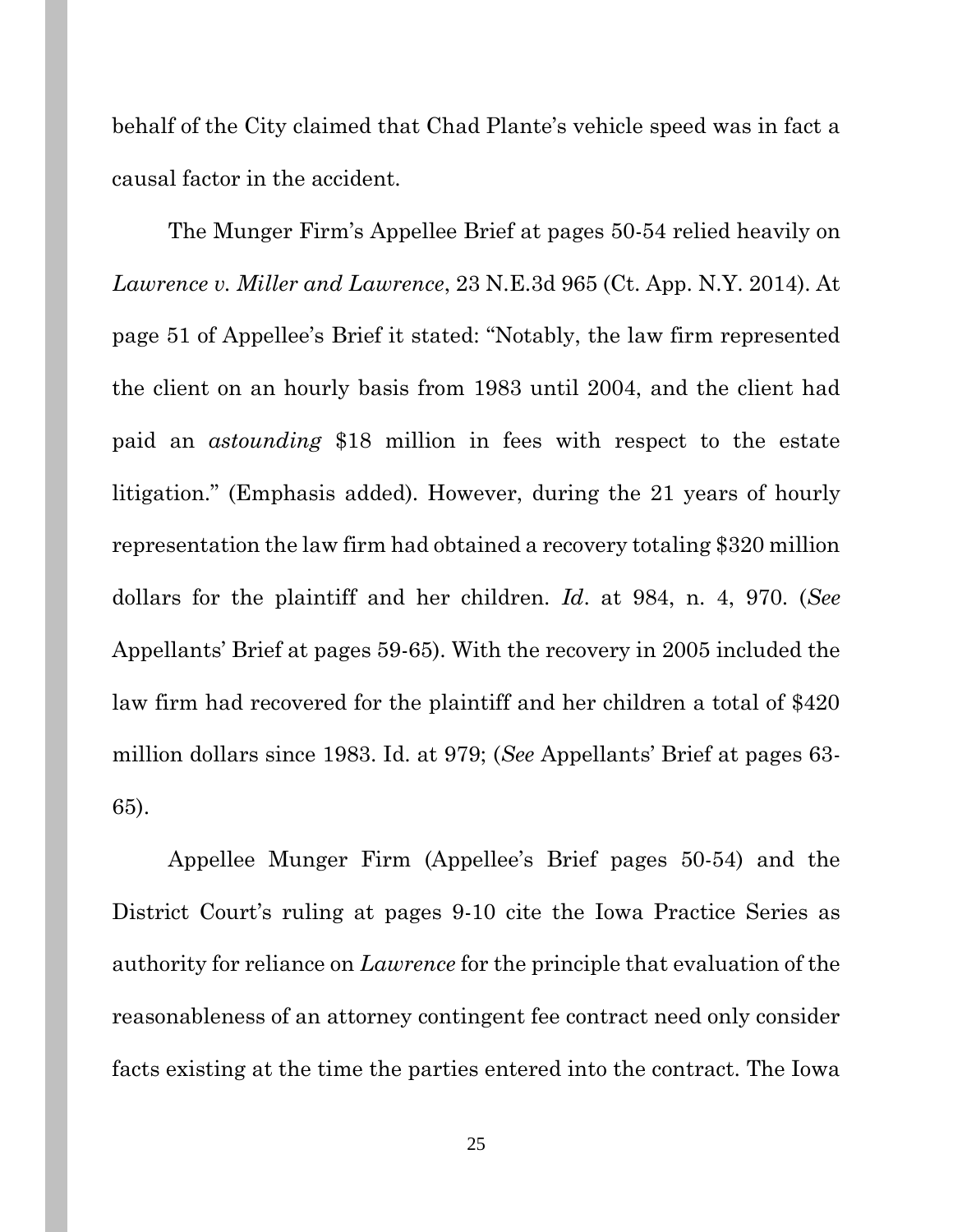Practice Series performs a fine and valuable service to the Iowa Bar covering a broad group of areas of practice. However, this Court's opinion in this case will determine what rule the Iowa Practice Series endorses on this issue in its next revision.

### **RESPONSE TO AMICUS CURIAE BRIEF OF THE IOWA ASSOCIATION FOR JUSTICE**

The Amicus Brief at pages 5-21 adds 16 additional pages of argument entirely directed in support of Appellee Munger Firm's position: that it should be awarded a fee of \$2,559,456.66 because of the contingent fee contract the parties signed on December 8, 2016.<sup>8</sup> Much of the Amicus Brief explains the history of and the benefits that the use of contingent fee contracts bestows upon injured persons. Whether the use of contingent fee contracts can provide substantial benefits to injured

<sup>8</sup> The court in *Ryan v. Commodity Futures Trading Commission*, 125 F.3d 1062 (7th Circuit 1997), observed: "The vast majority of amicus curiae briefs are filed by allies of litigants and duplicate the arguments made in the litigants' briefs, in effect merely extending the length of the litigant's brief". *Accord*: *Wildearth Guardians v. Zinke*, 368 F.Supp.3d 41, 59 (D.C.C. 2019); *International Union of Operating Engineers Local 139 v. Schimel*, 210 F.Supp.3d 1088, 1101 (E.D. Wis. 2016) (quoting *Ryan*). In *Idaho v. Coeur v. D'Alene Tribe*, 2014 W.L. 2218329, \*1 (D. Ida. 2014), the court in allowing the amicus brief noted:

The Court reaches this decision with some reservations, however, as it appears that some of the Shoshone-Bannock Tribes' arguments are either (i) similar to the arguments the Coeur d'Alene Tribe is already making or (ii) arguments the Coeur d'Alene Tribe easily could have made for itself.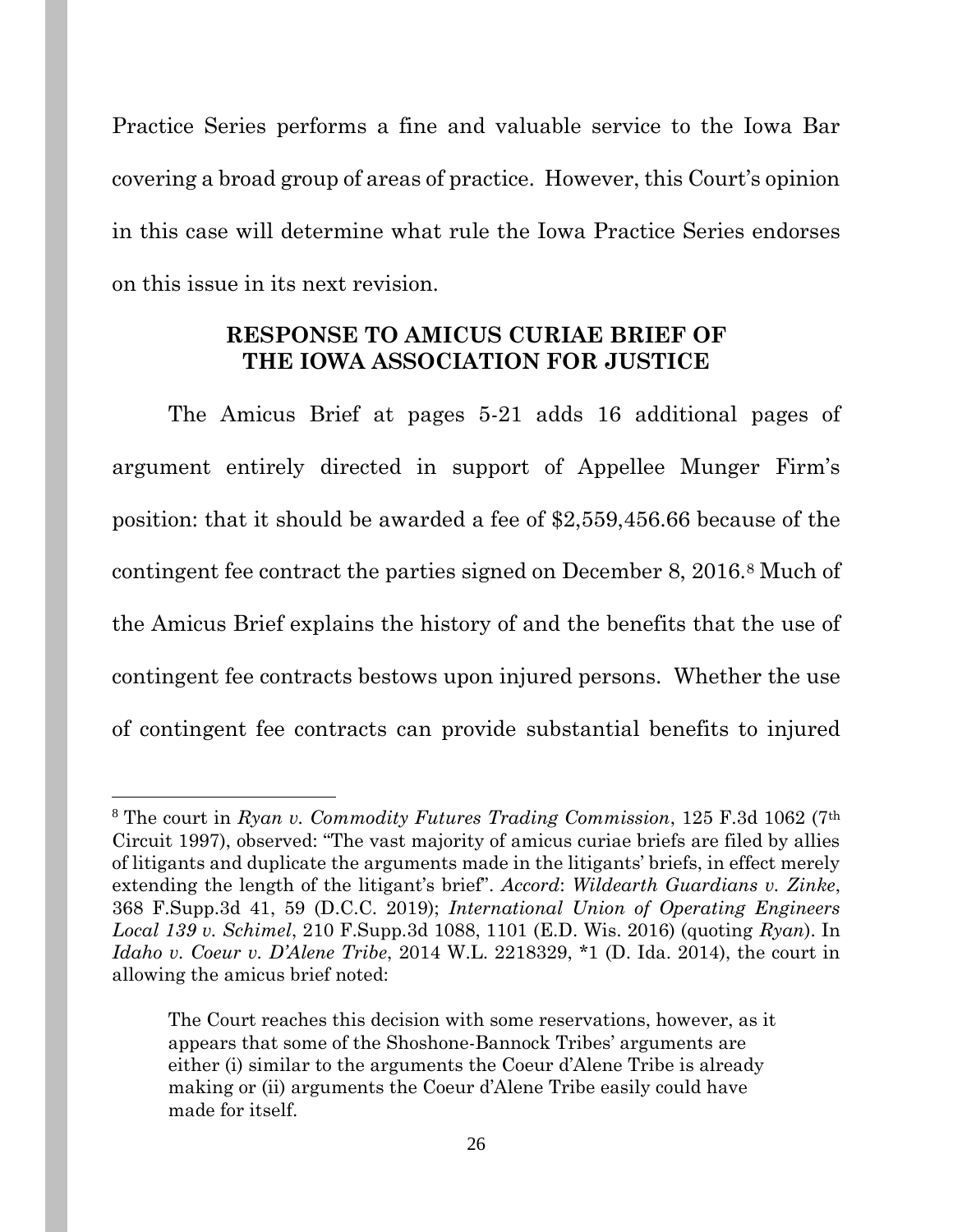persons is not an issue in this appeal. The Plantes in this appeal do not challenge the concept of a contingent fee contract. They challenge the reasonableness of Appellee Munger Firm charging a fee of \$2,559,456.66 for the settlement of the Plantes' claim against the City of Sioux City.

The Amicus Brief Conclusion states, "There is no compelling reason to overanalyze a fee contract or amount, or implement a check on contingent fee amounts." The Conclusion then continues "*There are already existing ethical rules concerning excessive fees that serve to protect litigants and police the fee-taking activities of counsel."* (Emphasis added). That is exactly the point that Appellant Plantes urge. Iowa R. of Prof'l Conduct 32:1.5(a) requires that the Munger Firm must not charge an unreasonable fee. <sup>9</sup> The issue on appeal is whether the District Court applied the correct legal standard in evaluating reasonableness of the fee only as of the time the fee contract was entered into by the parties. The Plantes' position is that the fee contract must also be evaluated for reasonableness during the performance of the contract and at the time of enforcement of the contract.

 $9$  Comment (3) to Rule 32:1.5 provides in part that, "Contingent fees, like any other fees, are subject to the reasonableness standard of paragraph (a) of this rule."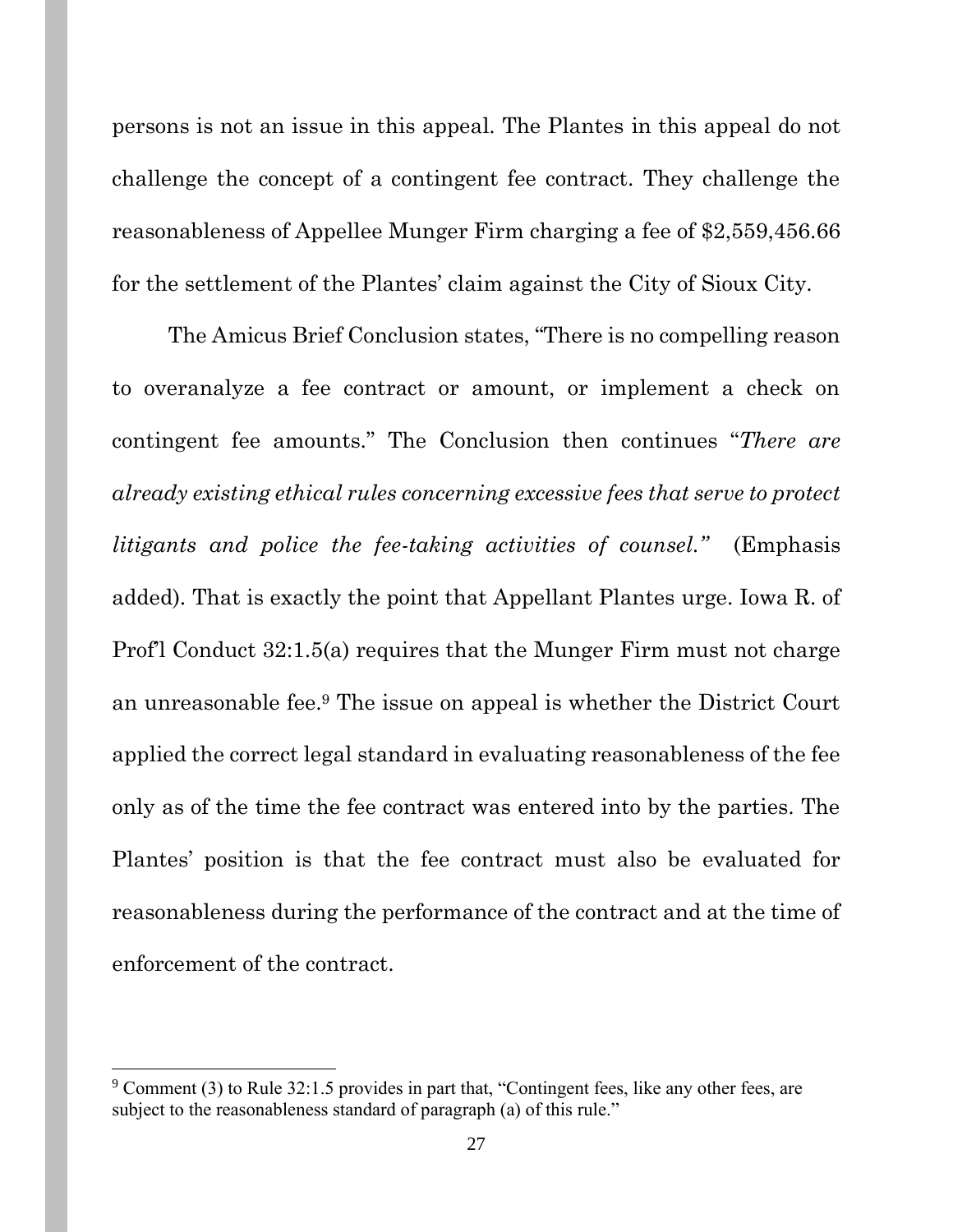The Amicus Brief does not address the issue that is on appeal before this Court. Instead, the Amicus Brief Conclusion uses its final sentence to state, "The Court should not consider applying an unnecessary layer of judicial gloss to the current contingent fee system that needs no improvement." Appellant Plantes are asking this Court to determine the correct legal standard to be used in applying Rule 32:1.5(a) to determine the reasonableness of an attorney fee. That is not a request for "judicial gloss".

The Amicus Brief at pages 7-8 states, "[T]he contingent fee system has served clients and their attorneys for many years without significant oversight aside from the general ethical stricture that fees should be fairly charged." That is the goal of Rule 32:1.5(a) requiring that an attorney cannot charge an "unreasonable" fee. At page 9 the Amicus Brief states, "[I]t is short-sighted to reduce every contingent fee taken to a dollars-to-minutes conversion." Appellants Plantes do not urge that on this appeal. Appellants do not contend that an attorney on a contingent fee contract should not earn much more than would be earned on an hourly rate basis. The Plantes just contend that in some cases when evaluated during performance of the contract and at the case's conclusion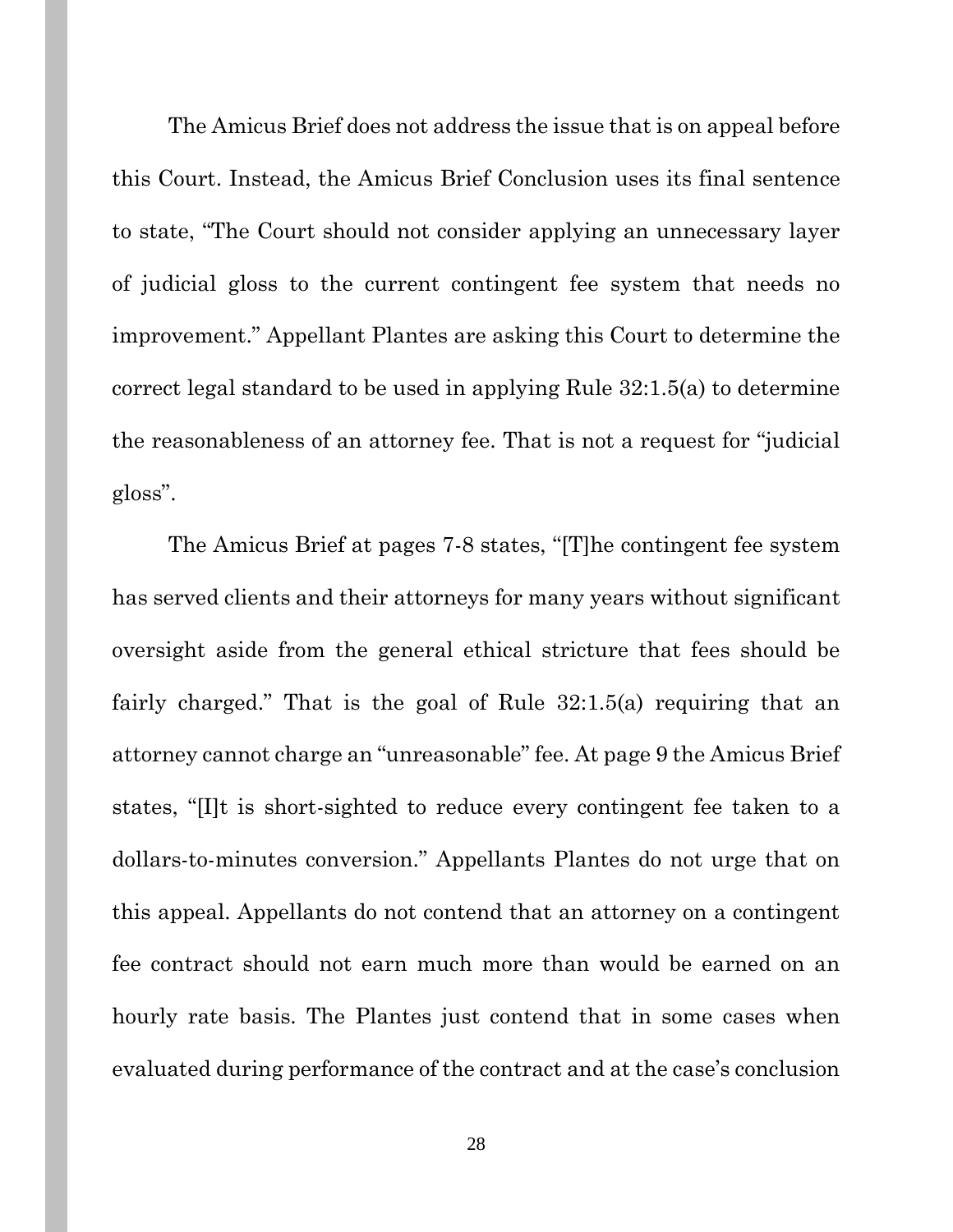of provision of services a fee based on the contingent fee contract percentage can be unreasonable, even if it was not unreasonable at its inception.

At pages 14-15 the Amicus Brief argues:

If lawyers cannot have a once-or-twice in a lifetime case where they collect a large fee because things happened to go well, the odds that the lawyers are able to or willing to take on "small" cases or *pro bono* cases will go down, thereby limiting Iowans' access to justice.

Appellants Plantes do not contend that a lawyer should not be able to charge and collect a large contingent fee that is not unreasonable under Rule 32:1.5(a). There is no lifetime achievement award exception to the Rule's proscription against charging or collecting an unreasonable fee. If "things happened to go well" it is relevant under Rule 32:1.5(a) to examine what went well during the case and why.

At page 15 the Amicus Brief states there are "over 19,000 Complex Civil Tort, and Civil Law & Equity cases filed in Iowa in 2015. Then the Amicus Brief theorizes, "If only ten percent of these involved an unsatisfied client or attorney, that would mean an additional 135 contract or equity disputes being filed, on average in each of Iowa's 14 judicial districts each year." First, Rule 32:1.5(a) and Comment 3 stating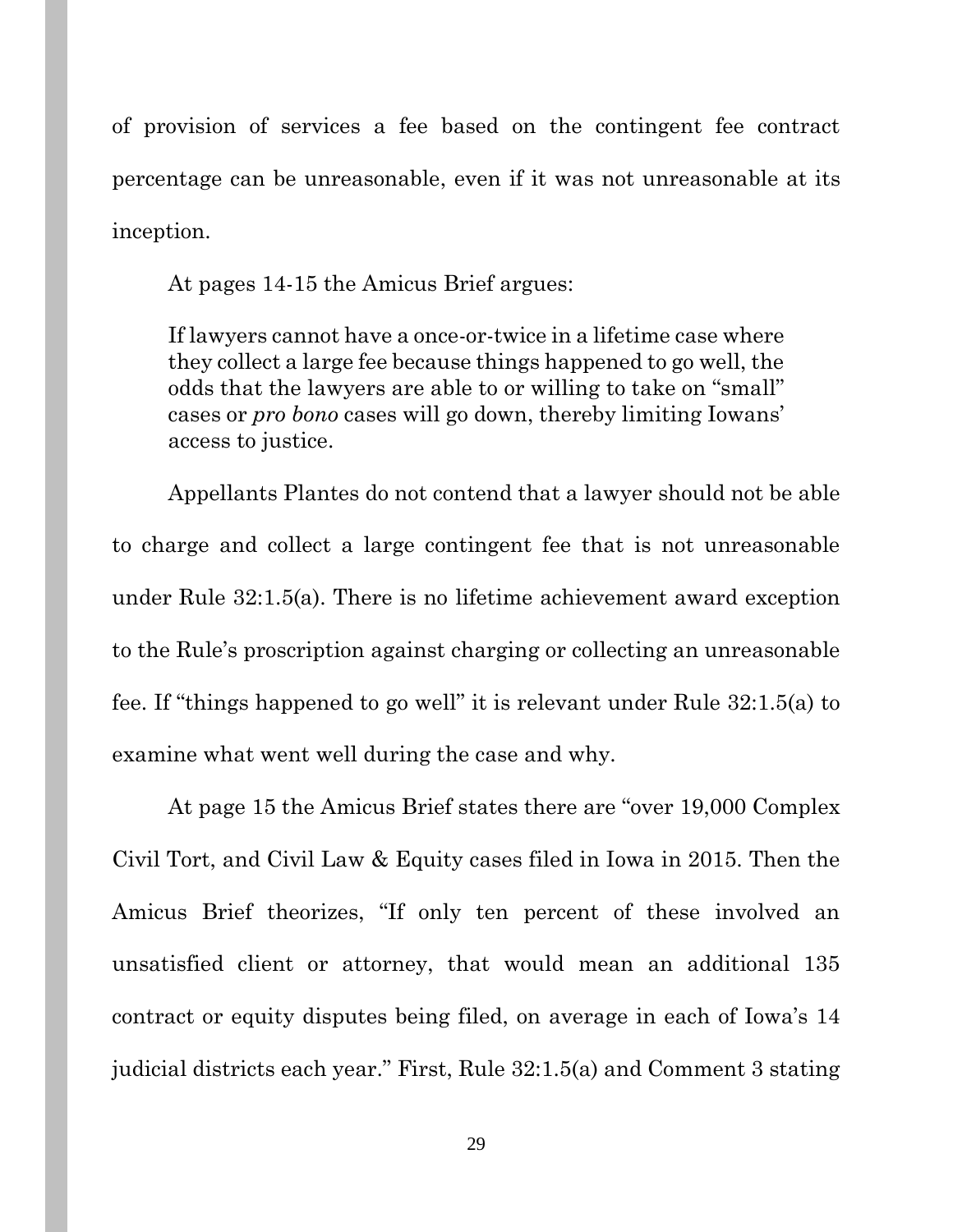the Rule applies to contingent fees, has been in effect since 2005. Second, and more importantly, the Amicus Brief's forecast of gloom and doom credits Iowa attorneys and clients with little capacity to treat each other reasonably. In reality disputes over attorney fees are nearly always resolved by the attorney and the client. *See, Apland*, 577 N.W.2 at 58-59. In the present case, the appellee law firm rejected a compromise offer made by the Plantes of \$1.25 million dollars.<sup>10</sup>

## **RELIEF REQUESTED**

Appellants Chad Plante and Rosanne Plante request relief as set

out at pages 67-68 of their Appellants' Brief.

Respectfully submitted,

**\_\_\_\_***/s/ Bruce E. Johnson***\_\_\_\_\_\_\_\_** Bruce E. Johnson AT0003859 **CUTLER LAW FIRM, P.C.** 1307 50th Street West Des Moines, IA 50266 Tel: 515-223-6600 Fax: 515-223-6787 Email: [bjohnson@cutlerfirm.com](mailto:bjohnson@cutlerfirm.com) ATTORNEYS FOR DEFENDANTS-APPELLANTS

Dated: September 17, 2019

<sup>&</sup>lt;sup>10</sup> Rejection of the offer extinguished that offer.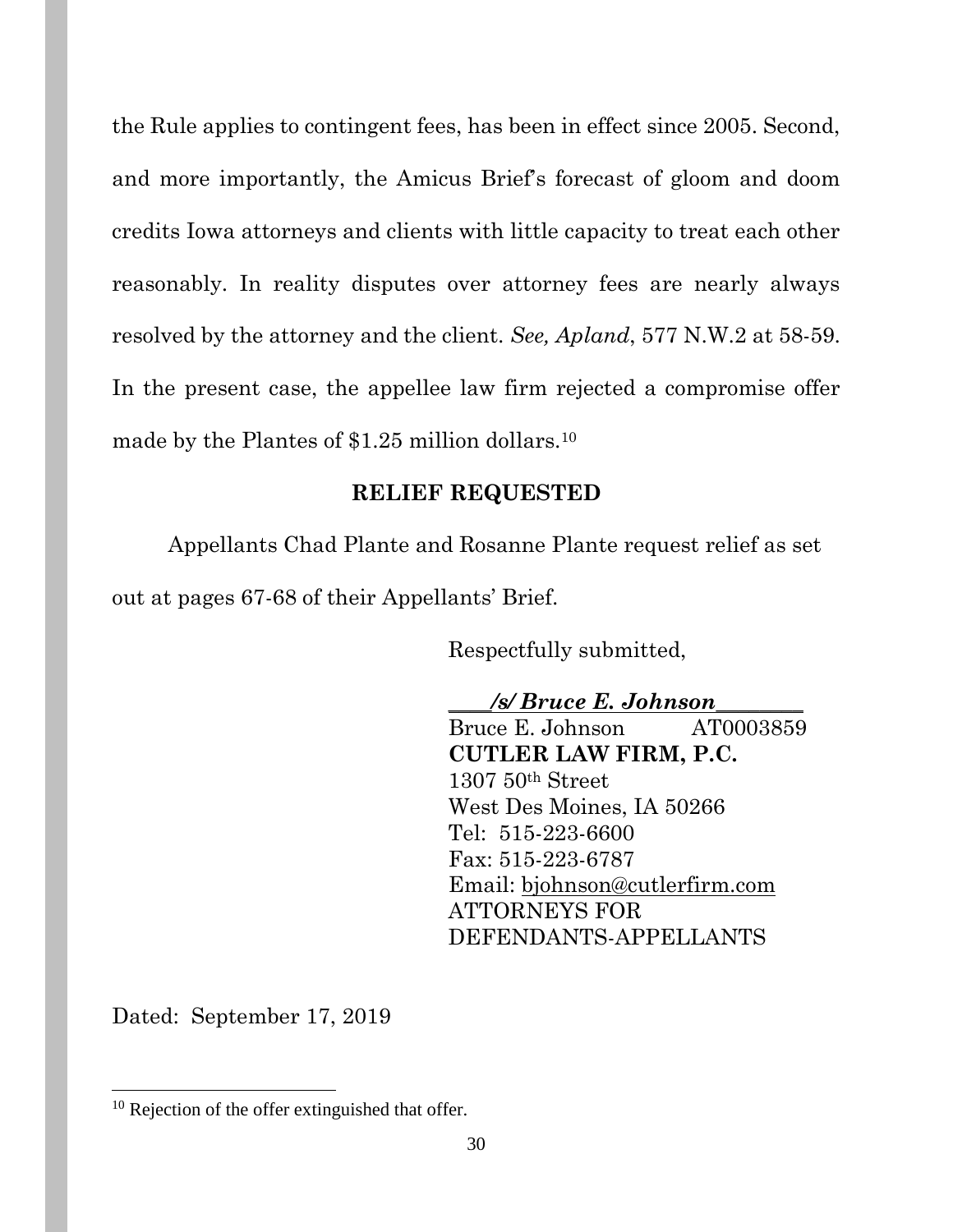### **CERTIFICATE OF COST**

I, Bruce E. Johnson, hereby certify that the cost of preparation and production of Appellant's Amended Proof Brief was \$0.00, and that this cost has been paid in full.

## **CERTIFICATE OF COMPLIANCE**

1. This brief complies with the type-volume limitation of Iowa R. App. P. 6.903(1)(*g*)(1) and Iowa R. App. P. 6.1103(4) because this brief contains 5,969 words, excluding the parts of the brief exempted by Iowa R. App. P. 6.903(1)(*g*)(1).

2. This brief complies with the typeface requirements of Iowa R. App. P. 6.903(1)(*e*) and the type-style requirements of Iowa R. App. P. 6.903(1)(*f*) because this brief has been prepared in a proportionally spaced typeface using Microsoft Word 2016 in 14-point Century Schoolbook.

*/s/ Bruce Johnson* September 17, 2019 Bruce Johnson Date